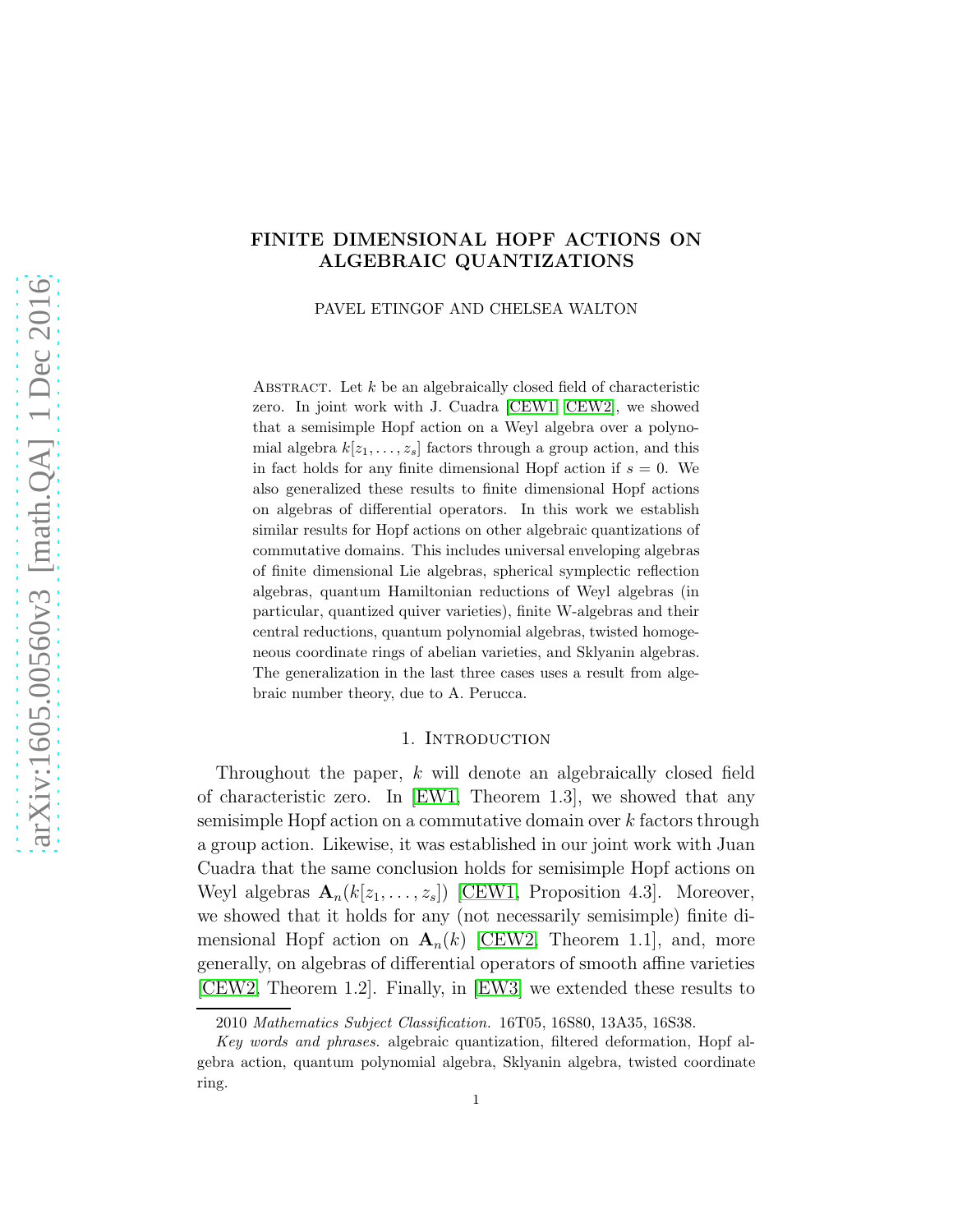certain finite dimensional Hopf actions on deformation quantizations (i.e., formal quantum deformations) of commutative domains. We say that there is No Finite Quantum Symmetry in the settings above.

The goal of this paper is establish No Finite Quantum Symmetry results for finite dimensional Hopf actions on other algebraic quantizations of commutative domains, i.e., quantizations whose parameters are elements of  $k$  (rather than formal variables). We now summarize our main results for various classes of algebraic quantizations.

1.1. Semisimple Hopf actions on filtered quantizations. Our first main result concerns Hopf actions on filtered deformations (or filtered quantizations) of commutative domains, that is, on filtered  $k$ algebras B where the associated graded algebra  $gr(B)$  is a commutative finitely generated domain.

Let B be a  $\mathbb{Z}_+$ -filtered algebra over k such that  $gr(B)$  is a commutative finitely generated domain. We will see that for sufficiently large primes p, the algebra B admits a reduction  $B_p$  modulo p, which is a domain over  $\overline{\mathbb{F}}_p$ . Namely, there exists an R-order  $B_R \subset B$  over some finitely generated subring  $R \subset k$ , and  $B_p = B_{\psi,p} := B_R \otimes_R \overline{\mathbb{F}}_p$  for a homomorphism  $\psi: R \to \overline{\mathbb{F}}_p$ . (For details on R-orders in B see Section 2.1) below).

Recall that a ring A is PI if it satisfies a polynomial identity over  $\mathbb{Z}$ . By Posner's and Ore's theorems [\[Pos,](#page-26-1) [Ore\]](#page-26-2) [\[MR,](#page-26-3) Theorem 13.6.5 and Corollary 1.14], a domain A is PI if and only if it is an Ore domain and its division ring of fractions  $Frac(A)$  is a central division algebra. In this case,  $Frac(A)$  is a division ring that is dimension  $d^2$  over its center, where d is the PI degree of  $A$  [\[MR,](#page-26-3) Definition 13.6.7].

**Definition 1.1.** Given B as above, we say that B is an *algebra with PI* reductions if it admits an order  $B_R$  such that  $B_p$  is PI for sufficiently large p (with any choice of  $\psi$ ). <sup>[1](#page-1-0)</sup>

<span id="page-1-1"></span>**Theorem 1.2** (Theorem [2.4\)](#page-9-0). If B is an algebra with PI reductions, then any semisimple Hopf action on B factors through a group action.

Note that when the Hopf action preserves the filtration of B, Theorem [1.2](#page-1-1) (even without the PI reduction assumption) is proved in [\[EW1,](#page-25-2)

<span id="page-1-0"></span><sup>&</sup>lt;sup>1</sup>It follows from Lemma [2.1\(](#page-7-0)ii) below that if this condition holds for one pair  $(R, B_R)$ , then the condition holds for all such pairs.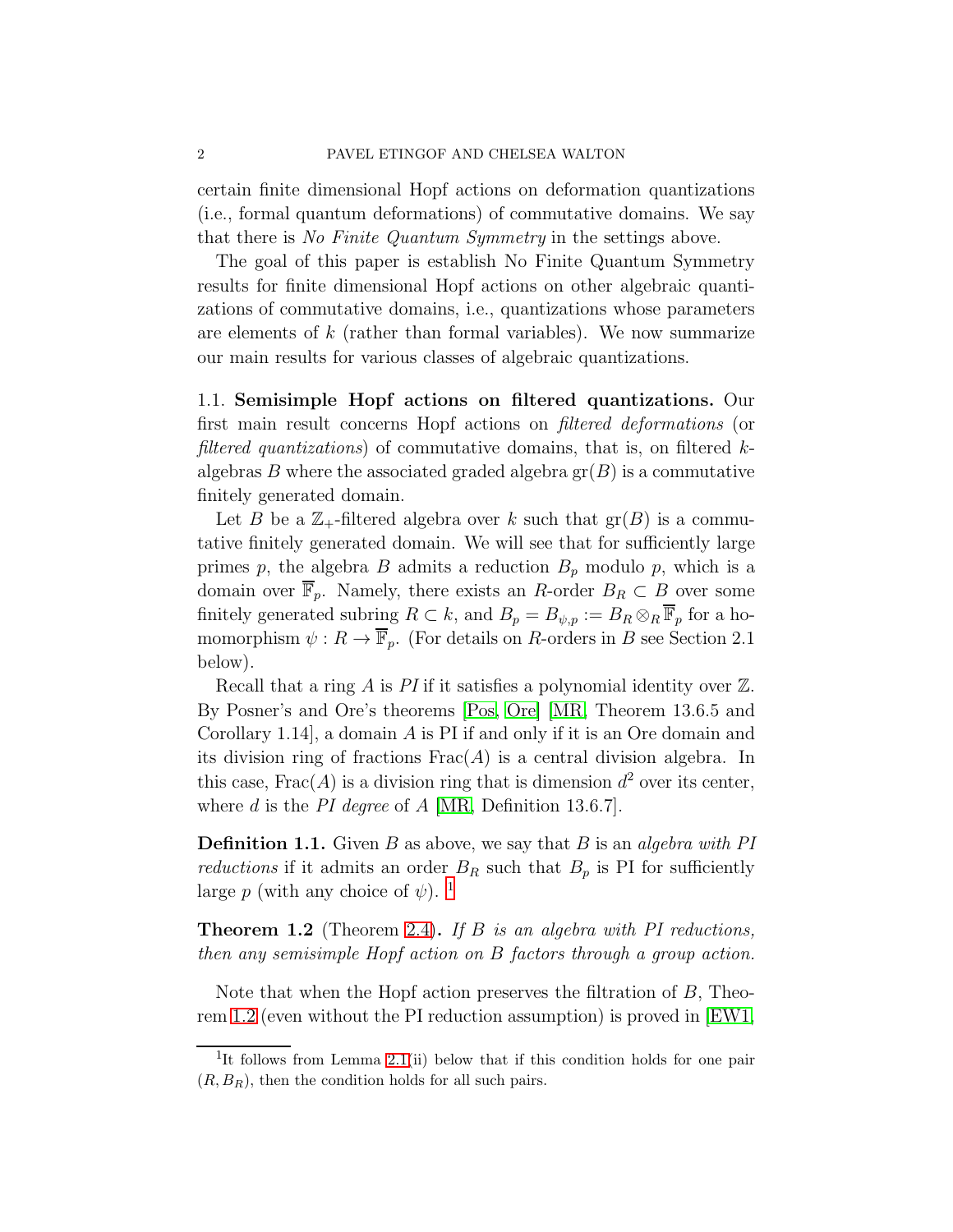Proposition 5.4]; our main achievement here is that we eliminate this requirement.

A basic example of an algebra with PI reductions is the Weyl algebra  $B = \mathbf{A}_n(k)$ , and, in fact, the proof of Theorem [1.2](#page-1-1) is analogous to the proof of [\[CEW1,](#page-25-0) Theorem 4.1] which addresses this case. Moreover, a wide range of filtered quantizations (each defined in Subsection [2.2](#page-9-1) below) are algebras with PI reductions, resulting in the following corollary.

<span id="page-2-0"></span>Corollary 1.3 (Corollary [2.6\)](#page-11-0). Let B be one of the following filtered k-algebras:

- (i) Any filtered quantization B generated in filtered degree one; in particular, the enveloping algebra  $U(\mathfrak{g})$  of a finite dimensional Lie algebra  $\mathfrak g$ , or the algebra  $D_{\omega}(X)$  of twisted differential operators on a smooth affine irreducible variety  $X$ ;
- (ii) a finite W-algebra or its quotient by a central character;
- (iii) a quantum Hamiltonian reduction of a Weyl algebra by a reductive group action; in particular, the coordinate ring of a quantized quiver variety;
- (iv) a spherical symplectic reflection algebra; or
- (v) the tensor product of any of the algebras above with any commutative finitely generated domain over k.

Then, any semisimple Hopf action on B factors through a group action.

Other applications of Theorem [1.2](#page-1-1) have been investigated recently by Lomp and Pansera [\[LP\]](#page-26-4); for instance, they establish No Finite Semisimple Quantum Symmetry on certain iterated differential operator rings.

Remark 1.4. We do not know if a filtered quantization of a finitely generated commutative domain over  $k$  must be an algebra with PI reductions (i.e., if the PI reduction assumption is, in fact, vacuous), see the question in [\[CEW1,](#page-25-0) Introduction] and [\[Et2,](#page-25-3) Question 1.1]. This is of independent interest in noncommutative ring theory.

1.2. Finite dimensional Hopf actions on filtered quantizations. Similarly to [\[CEW1,](#page-25-0) Theorem 4.2], Theorem [1.2](#page-1-1) and hence Corollary [1.3](#page-2-0) hold for Hopf-Galois actions of any (not necessarily semisimple) finite dimensional Hopf algebra (Theorem [3.1\)](#page-13-0). The proof is parallel to the proofs of Theorem [1.2](#page-1-1) and [\[CEW1,](#page-25-0) Theorem 4.2].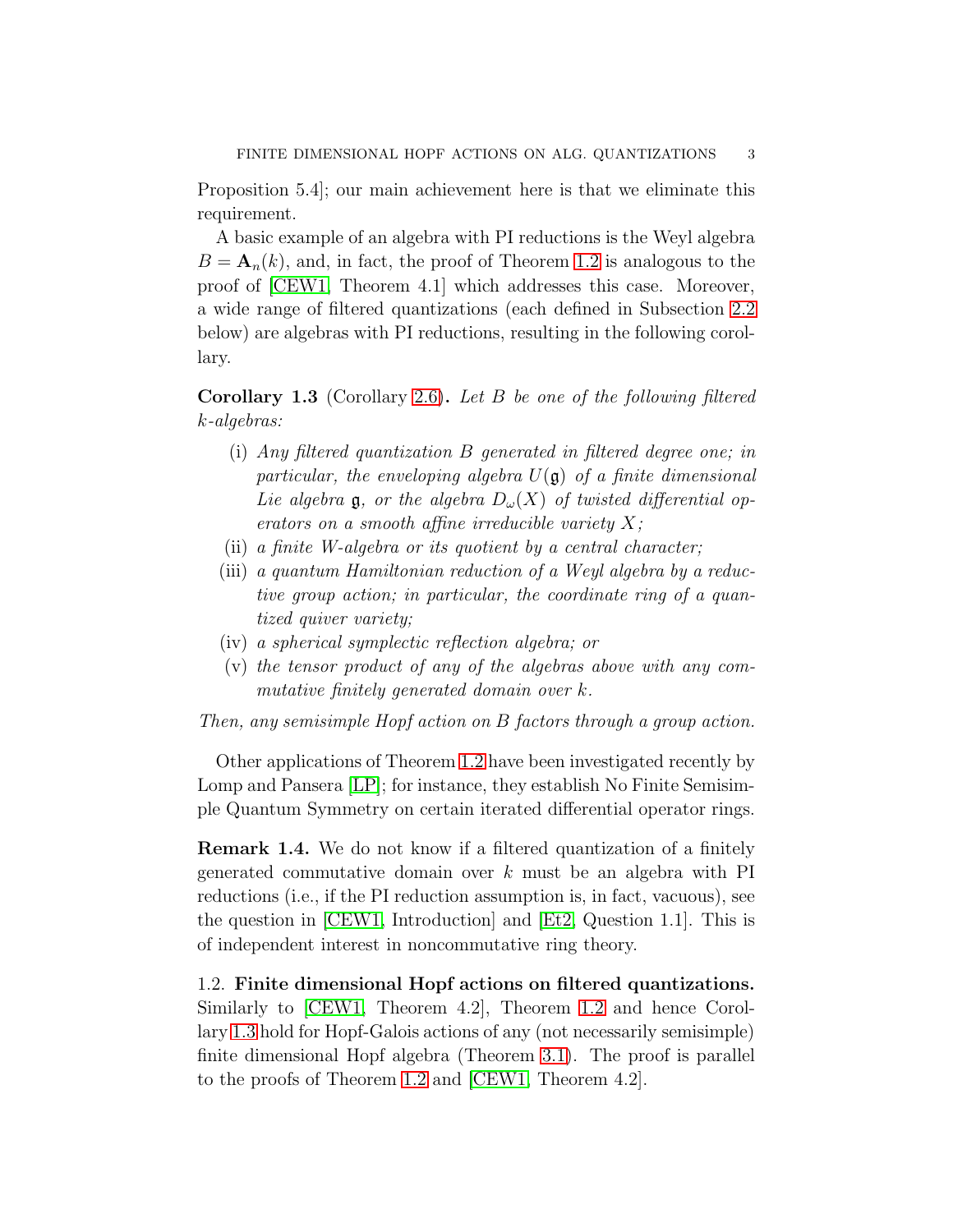Moreover, it turns out that even without the Hopf-Galois assumption, Theorem [1.2](#page-1-1) extends to non-semisimple Hopf actions for a somewhat more restrictive class of quantizations. To see this, let us recall some algebras introduced in [\[CEW2\]](#page-25-1).

<span id="page-3-1"></span>Notation 1.5 (B,  $B_{p^m}$ ,  $C_m$ ,  $D_{p^m}$ , Z,  $Z(m)$ ). Let B be a quantization with PI reductions, and let  $B_{p^m}$  be the reduction of B modulo  $p^m$ . Let  $C_m$  be the center of  $B_{p^m}$ , Frac $(C_m)$  be its ring of fractions, and  $D_{p^m} := B_{p^m} \otimes_{C_m} \text{Frac}(C_m)$ . The PI reduction condition implies that  $D_{p^m}$  is the full localization (i.e., ring of fractions) of  $B_{p^m}$ . These algebras are defined over the truncated Witt ring  $W_{m,p}$  of  $\mathbb{F}_p$  (cf. [\[CEW2,](#page-25-1) Subsections 2.1, 2.3, 2.4.). Let  $Z$  be the center of the central division algebra  $D_p$ . (Here and below, to lighten the notation, we will often suppress dependence on p.) Let  $Z_m$  be the center of  $D_{p^m}$ , and let  $Z(m)$ be its image in  $D_p$  under the map  $D_{p^m} \to D_p$  (so  $Z(1) = Z$ ). It is easy to see that  $Z(m) \subset Z(m-1)$ .

<span id="page-3-2"></span>**Definition 1.6.** We say that an algebra  $B$  with PI reductions is non*degenerate* if for almost all p one has  $\bigcap_{m\geq 1} Z(m) = \overline{\mathbb{F}}_p$ .

<span id="page-3-0"></span>**Theorem 1.7** (Theorem [3.5\)](#page-15-0). If  $B$  is a nondegenerate algebra with PI reductions, then any finite dimensional Hopf action on B factors through a group action (i.e., the condition that H is semisimple in Theorem [1.2](#page-1-1) can be dropped).

The proof of Theorem [1.7](#page-3-0) is similar to the proof of [\[CEW2,](#page-25-1) Theorem 1.2].

To illustrate when the nondegeneracy condition holds, recall that  $gr(B)$  carries a natural Poisson bracket. Namely, if B is commutative, this bracket is zero; otherwise, if  $d$  is the largest integer such that  $[F_iB, F_jB] \subset F_{i+j-d}B$ , then for  $a_0 \in \text{gr}_i(B)$  and  $b_0 \in \text{gr}_j(B)$ , the Poisson bracket  $\{a_0, b_0\}$  is the projection of  $[a, b]$  to  $gr_{i+j-d}(B)$ , where  $a \in F_iB$ ,  $b \in F_jB$  are any lifts of  $a_0, b_0$  respectively. Thus,  $gr(B) = O(X)$ , where X is an irreducible Poisson algebraic variety.

The nondegeneracy assumption is satisfied, in particular, when  $X$  is a generically symplectic Poisson variety, i.e., one having a symplectic dense open subset; see Theorem [3.6.](#page-16-0) Therefore, Theorem [1.7](#page-3-0) holds for many of the examples of Corollary [1.3](#page-2-0) — quantum Hamiltonian reductions of Weyl algebras, central reductions of finite W-algebras, spherical symplectic reflection algebras, and tensor products thereof (see Corollary [3.7\)](#page-17-0).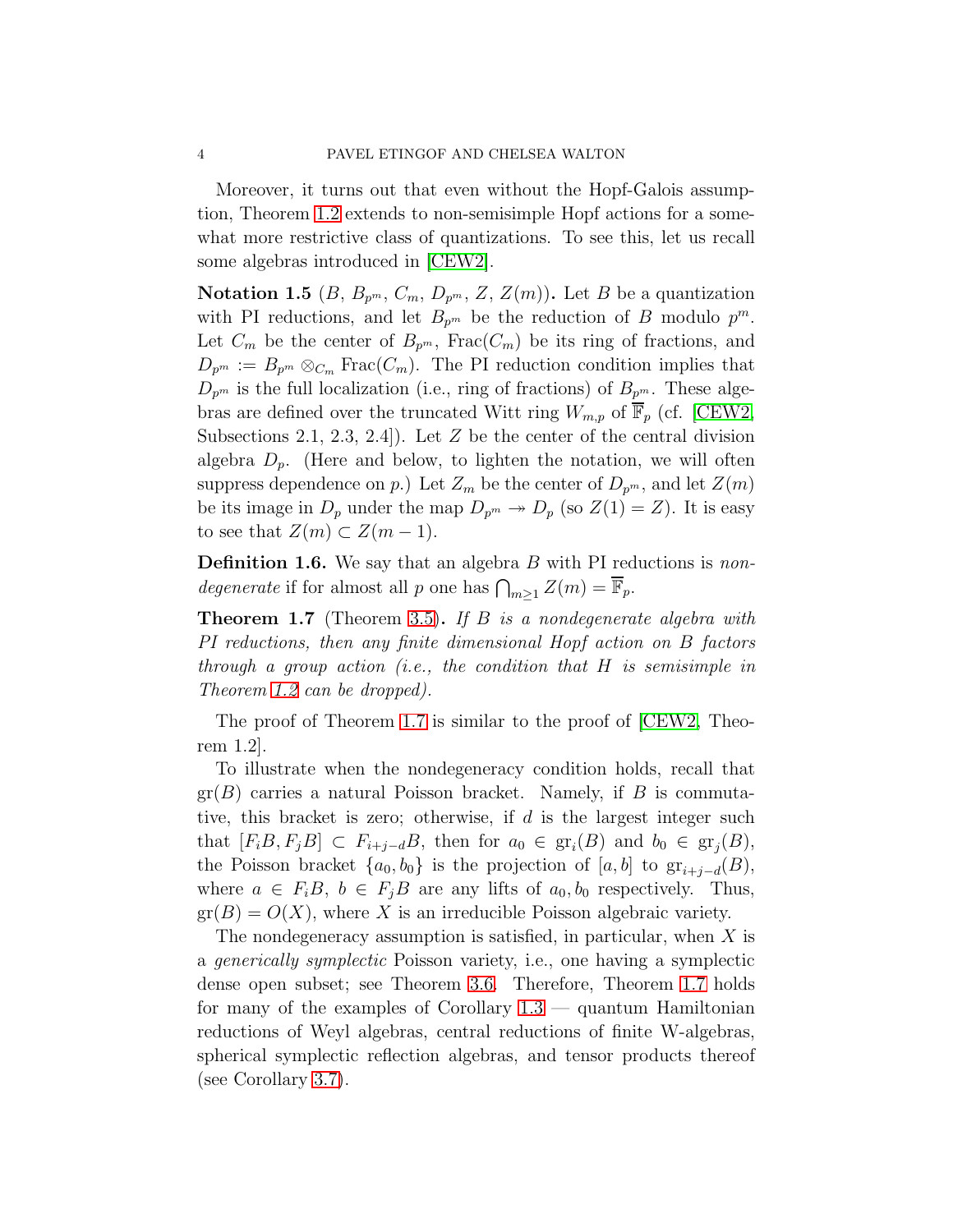1.3. Quantum polynomial algebras. For our next main result, we consider finite dimensional Hopf actions on quantum polynomial algebras (or quantized coordinate rings of affine n-space):

$$
k_{\mathbf{q}}[x_1,\ldots,x_n] := k\langle x_1,\ldots,x_n\rangle/(x_ix_j-q_{ij}x_jx_i),
$$

where  $\mathbf{q} = (q_{ij}), q_{ij} \in k^{\times}$  with  $q_{ii} = 1$  and  $q_{ij}q_{ji} = 1$ . Thus we can view **q** as a point of the algebraic torus  $(k^{\times})^{n(n-1)/2}$  with coordinates  $q_{ij}$  for  $i < j$ .

There are many examples of semisimple Hopf actions on  $k_{q}[x_1, \ldots, x_n]$ that do not factor through group actions; the parameters  $q_{ij}$  are roots of unity in these examples. See, for instance, [\[CKWZ,](#page-25-4) Theorem 0.4], [\[EW1,](#page-25-2) Example 5.10], and [\[KKZ,](#page-26-5) Examples 7.4–7.6]. Still, we establish the following result.

Let  $\langle \mathbf{q} \rangle$  be the subgroup in  $(k^{\times})^{n(n-1)/2}$  generated by  $\mathbf{q}$ , and let  $G_{\mathbf{q}}$  be its Zariski closure. Let  $G_{\mathbf{q}}^0$  be the connected component of the identity in  $G_{\mathbf{q}}$ .

<span id="page-4-0"></span>**Theorem 1.8** (Theorem [4.1\)](#page-18-0). Let  $H$  be a semisimple Hopf algebra of dimension d. If the order of  $G_{\mathbf{q}}/G_{\mathbf{q}}^0$  is coprime to d!, then any H-action on  $B := k_{\mathbf{q}}[x_1, \ldots, x_n]$  factors through a group action.

If each  $q_{ij}$  is a root of unity of order  $r_{ij}$ , then  $|G_{\mathbf{q}}/G_{\mathbf{q}}^0| = \text{lcm}\{r_{ij}\}_{i \leq j}$ . In particular, if  $n = 2$ , i.e. if  $B = k\langle x, y \rangle / (xy-qyx)$ , then the condition on  $\mathbf{q} = q \in k^{\times}$  in Theorem [1.8](#page-4-0) is that the order of q is coprime to d! or infinite. On the other hand, the condition on q in Theorem [1.8](#page-4-0) is also satisfied if each  $q_{ij}$  is a non-root of unity and the set of the  $q_{ij}$  is multiplicatively independent; here,  $|G_{\mathbf{q}}/G_{\mathbf{q}}^0| = 1$ . See Example [7.3](#page-24-0) for a discussion of how to compute  $|G_{\mathbf{q}}/G_{\mathbf{q}}^0|$  in general.

One may compare Theorem [1.8](#page-4-0) to a similar result, [\[CWZ,](#page-25-5) Theorem 4.3], in the case where the Hopf action preserves the grading of  $k_{q}[x_1, \ldots, x_n]$ . But note that without the degree-preserving assumption, semisimplicity is still needed in Theorem [1.8;](#page-4-0) see [\[EW2\]](#page-26-6), [\[EW3,](#page-26-0) Example 3.6 for counterexamples for  $n = 1, 3$ , respectively.

Moreover, Theorem [1.8](#page-4-0) is valid for finite dimensional Hopf algebras in the Hopf-Galois case, where we can replace the condition "coprime to  $d!$ " with "coprime to  $d$ " (Proposition [5.1\)](#page-19-0). Also, Theorem [1.8](#page-4-0) generalizes straightforwardly (with the same proof) to actions on the quantum torus  $k_{\mathbf{q}}[x_1^{\pm 1},...,x_n^{\pm 1}].$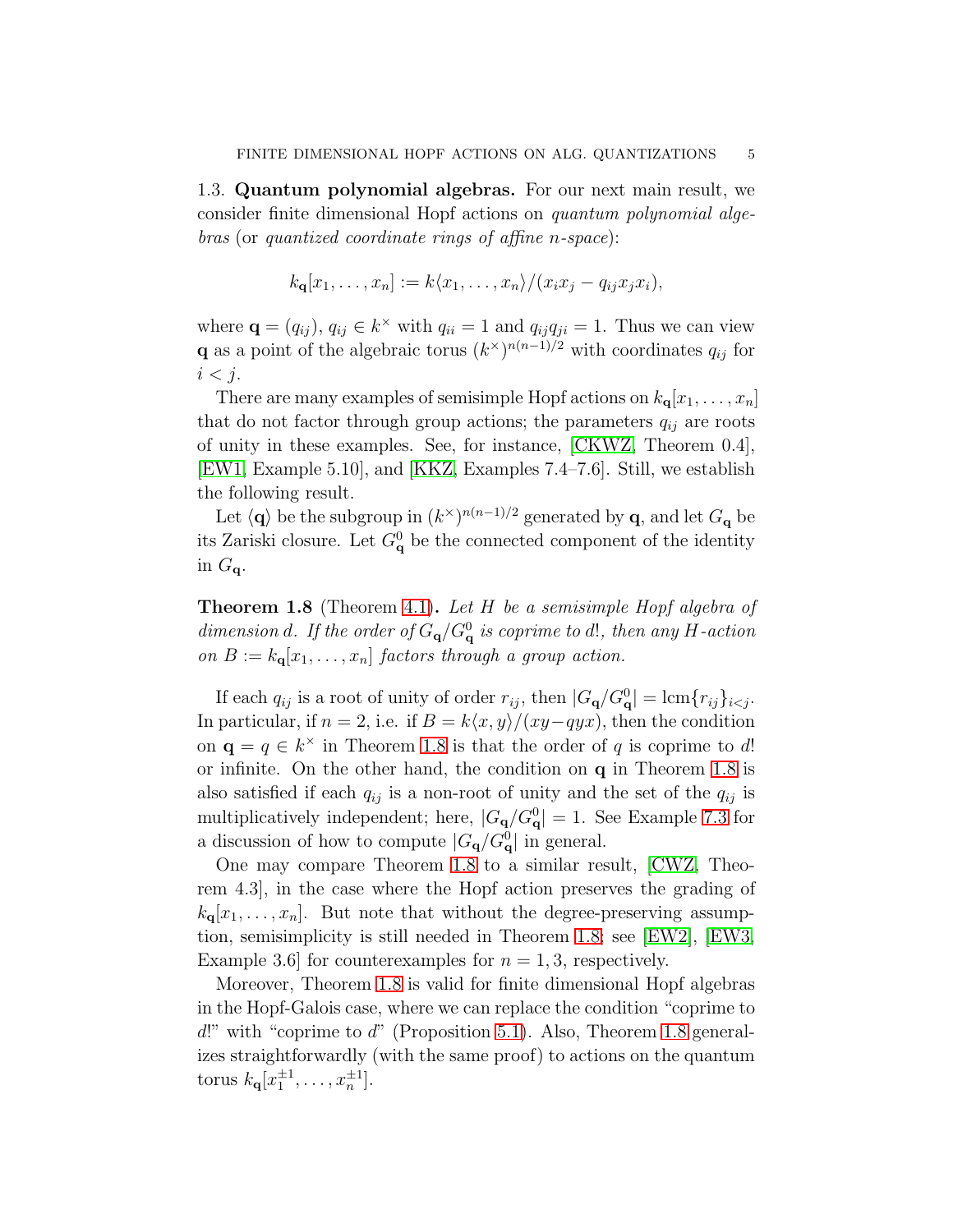Another generalization of Theorem [1.8](#page-4-0) to the non-semisimple case can be made under a nondegeneracy assumption. Recall that q may be viewed as a skew-symmetric bicharacter on  $\mathbb{Z}^n$  with values in  $k^{\times}$ , with  $\mathbf{q}(e_i, e_j) = q_{ij}$  for the standard basis  $\{e_i\}$ . A bicharacter **q** is called *nondegenerate* if the character  $q(a, ?): \mathbb{Z}^n \to k^{\times}$  is non-trivial whenever  $a \neq 0$ . Note that unlike skew-symmetric bilinear forms (which are always degenerate in odd dimensions), a skew-symmetric bicharacter can be nondegenerate for any  $n \geq 2$ .

<span id="page-5-0"></span>**Theorem 1.9** (Theorem [5.2\)](#page-20-0). Let H be a finite dimensional Hopf algebra of dimension d acting on  $B := k_q[x_1, \ldots, x_n]$ . Assume that the order of  $G_{\mathbf{q}}/G_{\mathbf{q}}^0$  is coprime to d!, and  $\mathbf{q}$  is a nondegenerate bicharacter. Then, the action of H on B factors through a group algebra.

It is shown in Example [5.5](#page-21-0) that Theorems [1.8](#page-4-0) and [1.9](#page-5-0) fail when hypotheses are removed; these examples involve actions of the nonsemisimple 4-dimensional Sweedler Hopf algebra.

<span id="page-5-2"></span>1.4. Twisted homogeneous coordinate rings of abelian varieties and Sklyanin algebras. Let X be an abelian variety over  $k, \mathcal{L}$ be an ample line bundle on X, and let  $\sigma: X \to X$  be an automorphism given by translation by a point  $s \in X$ . Then we can define the twisted homogeneous coordinate ring

$$
B(X, \sigma, \mathcal{L}) := \bigoplus_{n=0}^{\infty} H^{0}(X, \otimes_{i=0}^{n-1} (\sigma^{i})^{*} \mathcal{L}),
$$

with twisted multiplication  $f * g := f(\sigma^n)^*(g)$ , where f is of degree n ([\[AV\]](#page-25-6)). It is well-known that  $B(X, \sigma, \mathcal{L})$  is a domain, and if  $|\sigma| < \infty$ , then  $B(X, \sigma, \mathcal{L})$  is a PI domain of PI degree  $|\sigma|$ .

Let  $G_{\sigma}$  be the Zariski closure of the subgroup  $\{s^{i}\}_{i\in\mathbb{Z}}$ , and let  $G_{\sigma}^{0}$  be the connected component of the identity in  $G_{\sigma}$ .

<span id="page-5-1"></span>**Theorem 1.10** (Theorem [6.1\)](#page-22-0). If H is a semisimple Hopf algebra of dimension d, and if the order of  $G_{\sigma}/G_{\sigma}^0$  is coprime to d!, then any H-action on  $B(X, \sigma, \mathcal{L})$  factors through a group action.

In particular, if the subgroup  $\{s^i\}_{i\in\mathbb{Z}}$  is Zariski-dense in X, then any semisimple Hopf action on  $B(X, \sigma, \mathcal{L})$  factors through a group action. Moreover, if  $X = E$  is an elliptic curve, the condition on  $\sigma$  in Theorem [1.10](#page-5-1) is that the order of  $\sigma$  is coprime to d! or infinite.

Lastly, we study semisimple Hopf actions on another class of quantizations: the 3-dimensional Sklyanin algebras  $S(a, b, c)$  (Definition [6.3\)](#page-22-1).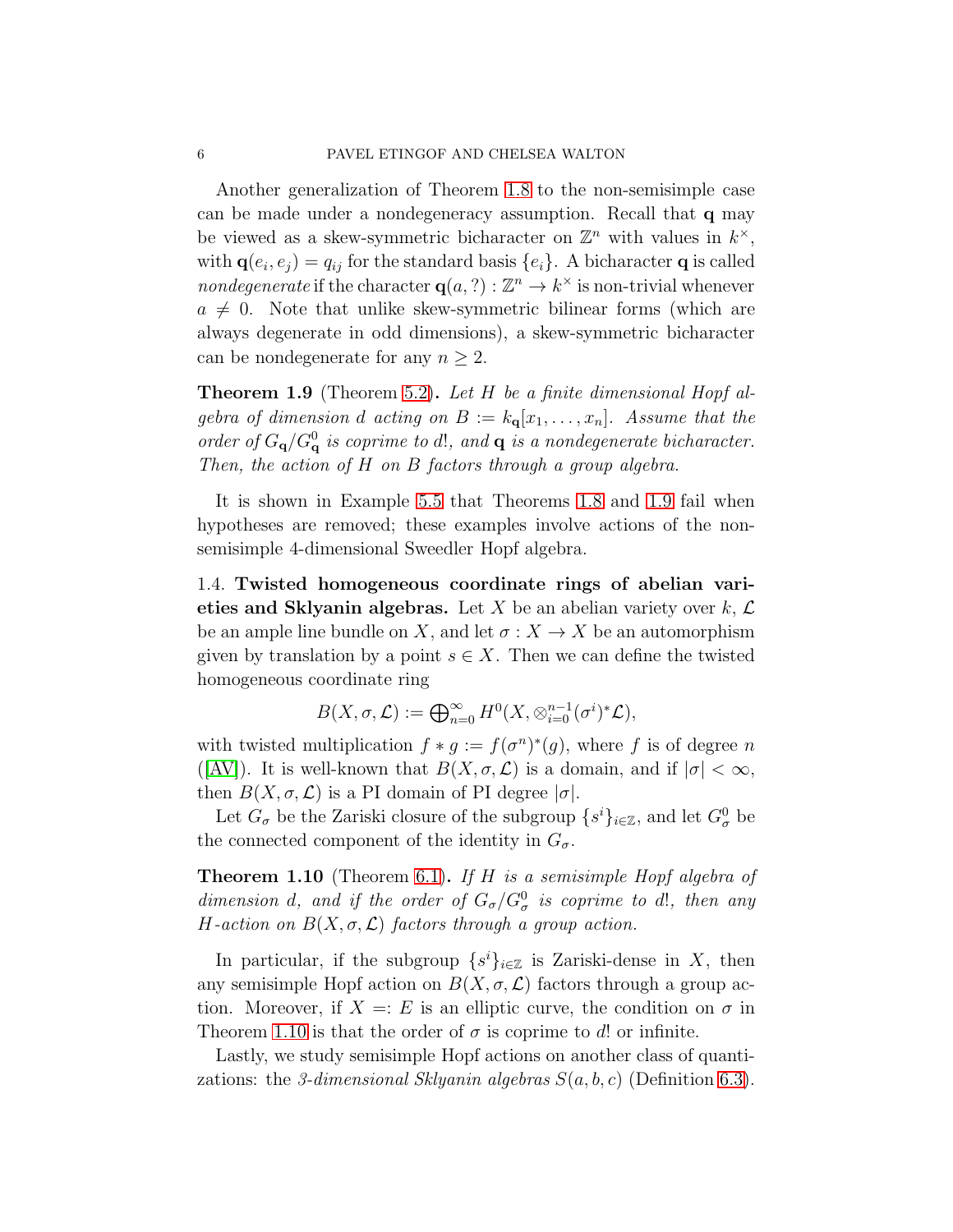To  $S(a, b, c)$ , one can naturally associate an elliptic curve  $E_{abc} \subset \mathbb{P}^2_k$ and an automorphism  $\sigma_{abc}$  given by translation by a point. (See [\[ATV,](#page-25-7) Introduction].)

<span id="page-6-0"></span>**Theorem 1.11.** If H is a semisimple Hopf algebra of dimension  $d$ , and if the order of  $\sigma_{abc}$  is coprime to d! or infinite, then any H-action on  $S(a, b, c)$  factors through a group action.

Remark 1.12. We believe that by adapting the techniques in this work, one could establish a version of Theorem [1.11](#page-6-0) for semisimple Hopf actions on other elliptic algebras, such as in [\[Skl\]](#page-26-7) (or, see [\[SS\]](#page-27-0)) and in [\[EG\]](#page-25-8), [\[Ode\]](#page-26-8), [\[Ste\]](#page-27-1). Further, we believe that under an appropriate nondegeneracy condition, there are No Finite Quantum Symmetry results for such elliptic algebras and for twisted homogeneous coordinate rings  $B(X, \sigma, \mathcal{L})$  as above; compare to Theorem [1.9.](#page-5-0)

Our paper is organized as follows. We discuss semisimple Hopf actions on filtered quantizations in Section 2, non-semisimple Hopf actions on filtered quantizations in Section 3, semisimple Hopf actions on quantum polynomial algebras in Section 4, non-semisimple Hopf actions on quantum polynomial algebras in Section 5, and Hopf actions on twisted homogeneous coordinate rings of abelian varieties and Sklyanin algebras in Section 6. The results of Sections 4-6 rely on a number-theoretic result of Antonella Perucca discussed in the Appendix (Section 7).

The notation and terminology of the introduction is used throughout this work, often without mention.

## 2. Semisimple Hopf actions on filtered quantizations

2.1. The result on semisimple Hopf actions on quantizations with PI reductions. In this section, we study actions of semisimple Hopf algebras  $H$  on filtered quantizations  $B$ . Throughout this section, we let B denote a  $\mathbb{Z}_+$ -filtered algebra over k such that  $gr(B)$  is a commutative finitely generated domain; such B will be referred to as a filtered quantization.

Our goal is to prove Theorem [1.2](#page-1-1) (Theorem [2.4](#page-9-0) below). This result was established in [\[CEW1\]](#page-25-0) for B being a Weyl algebra and we generalize the techniques of [\[CEW1\]](#page-25-0) for our purpose here.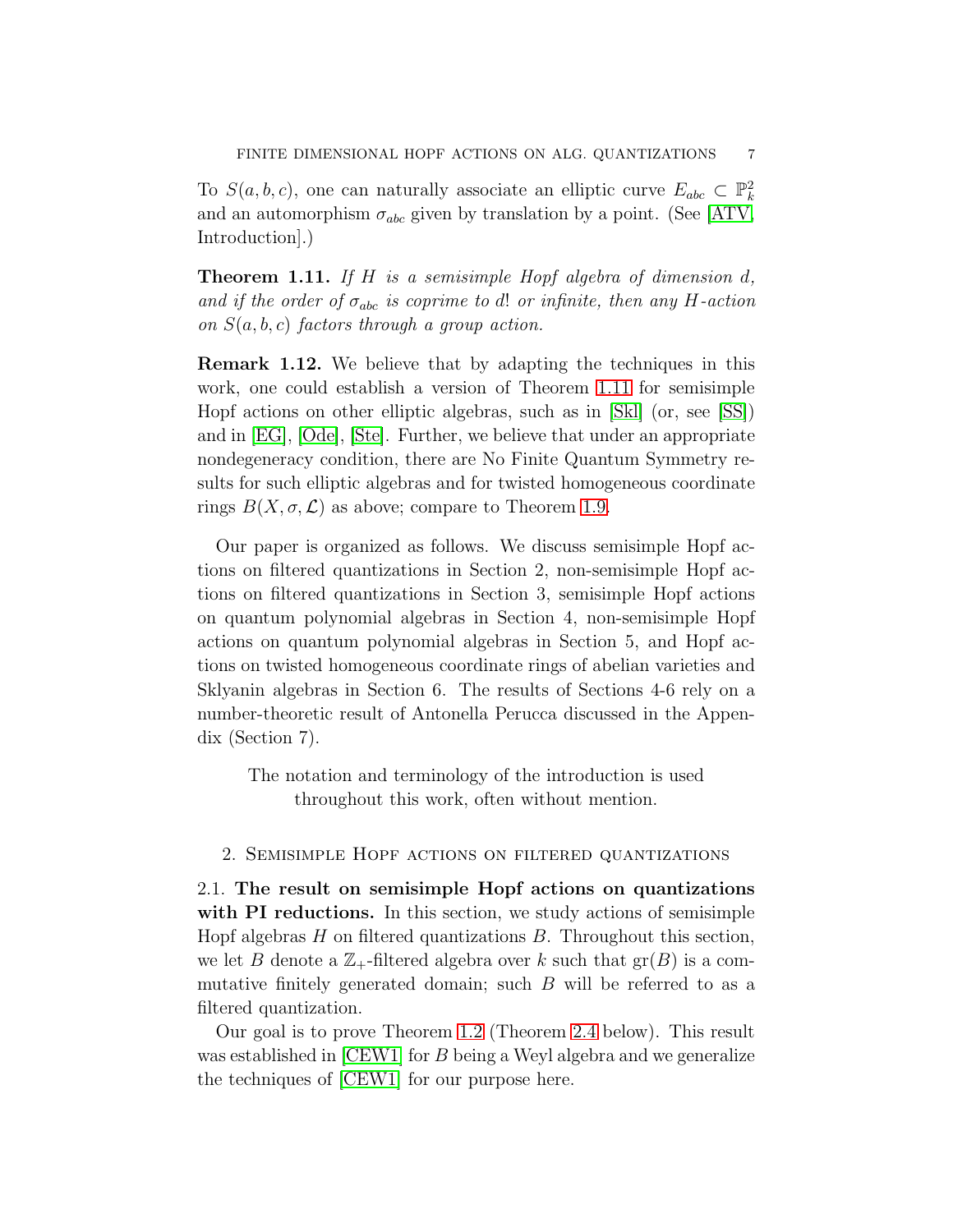Let R be a finitely generated subring of k. By an  $R$ -order in a filtered quantization B we mean an R-subalgebra  $B_R$  of B such that  $\text{gr}(B_R)$ is a finitely generated  $R$ -algebra which is projective as an  $R$ -module, and so that the natural map  $\text{gr}(B_R) \otimes_R k \to \text{gr}(B)$  is an isomorphism of graded k-algebras.

<span id="page-7-0"></span>**Lemma 2.1.** (i) Any filtered quantization B admits an R-order  $B_R$  for a suitable ring R.

(ii) For any two orders  $B_R$  over R and  $B_{R'}$  over R', there exists a finitely generated ring  $R'' \subset k$  containing R, R' and an R''-algebra isomorphism  $\phi : B_R \otimes_R R'' \to B_{R'} \otimes_{R'} R''$  such that  $\text{gr}\phi$  is an isomorphism.

*Proof.* (i) By the Hilbert basis theorem, the algebra  $gr(B)$  is finitely presented. This implies that so is  $B$ , as we can lift the generators and defining relations of  $gr(B)$  to those of B.

More specifically, pick homogeneous generators  $\bar{b}_1, \ldots, \bar{b}_n$  of  $\mathrm{gr}(B)$  of degrees  $m_1, \ldots, m_n$ . Let

$$
p_s(\bar{b}_1,\ldots,\bar{b}_n)=0, \ s=1,\ldots,r
$$

be a set of defining relations for  $gr(B)$ , with  $p_s \in k[X_1, \ldots, X_n]$  being homogeneous of degree  $d_s$  (this set may be chosen to be finite by the Hilbert basis theorem). Let  $b_j$  be lifts of  $b_j$  to B, and  $\widetilde{p}_s$  be homogeneous lifts of  $p_s$  to  $k\langle X_1, \ldots, X_n\rangle$ . Then  $[b_i, b_j] = f_{ij}(b_1, \ldots, b_n)$ , where  $f_{ij} \in k\langle X_1, \ldots, X_n\rangle$  is a noncommutative polynomial of filtration degree at most  $m_i + m_j - 1$ , and  $\widetilde{p}_s(b_1, \ldots, b_n) = p'_s(b_1, \ldots, b_n)$ , where  $p'_s \in k\langle X_1, \ldots, X_n \rangle$  is a noncommutative polynomial of filtration degree at most  $d_s - 1$ .

<span id="page-7-1"></span>Let  $g_s := \widetilde{p}_s - p'_s \in k\langle X_1, \ldots, X_n \rangle$ . Thus, we have relations

(1) 
$$
[b_i, b_j] = f_{ij}(b_1, ..., b_n)
$$
 and  $g_s(b_1, ..., b_n) = 0$ 

in B. It is easy to see that these relations are defining, since they are already defining at the graded level.

Using relations [\(1\)](#page-7-1), we can find a suitable finitely generated subring  $R \subset k$  and define  $B_R \subset B$  as follows. We take R to be the ring generated by all the coefficients of the polynomials  $f_{ij}$ ,  $g_s$ , and set  $R = R[1/f]$  for a suitable  $f \in R$ . Now let  $B_R$  be the subalgebra of B generated over R by  $b_1, \ldots, b_n$ . We can choose f so that [\(1\)](#page-7-1) are defining relations for  $B_R$ , and so that  $B_R$  is an R-order on B, since for a suitable choice of f,  $gr(B_R)$  is a projective (in fact, free) R-module by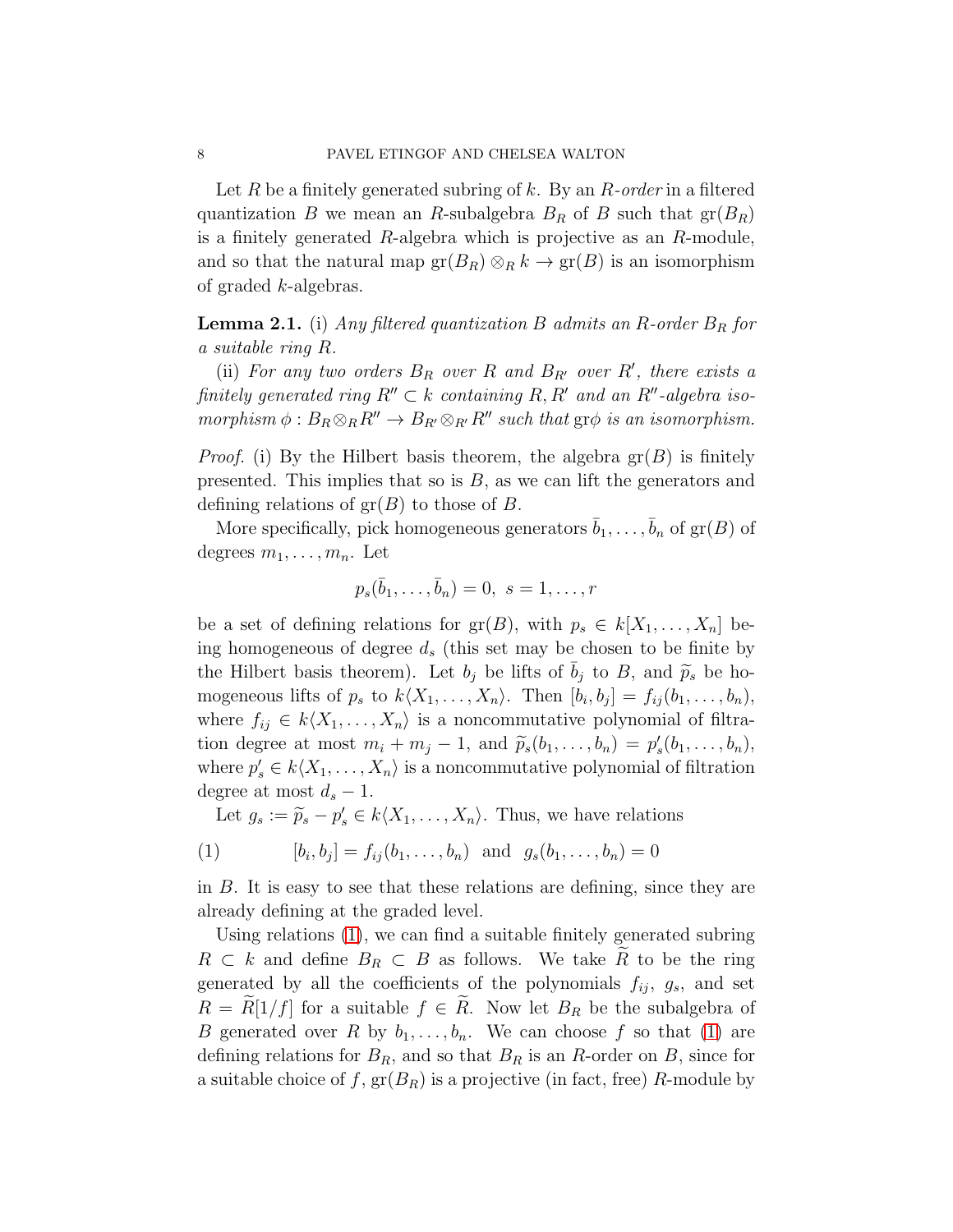Grothendieck's Generic Freeness Lemma([\[Eis,](#page-25-9) Theorem 14.4]). This proves (i).

(ii) Note that we have a natural isomorphism of filtered algebras  $\widetilde{\phi}: B_R \otimes_R k \to B_{R'} \otimes_{R'} k$  (as both are equal to B). This isomorphism is defined over some finitely generated ring  $R'' \subset k$  containing  $R, R'$ , which implies (ii).  $\Box$ 

**Lemma 2.2.** Suppose that  $B$  is a filtered quantization that carries an action of a finite dimensional Hopf algebra H. Let S be a finitely generated subring of  $k$ , and  $B<sub>S</sub>$  be an S-order in B. Then, one can find a finitely generated subring  $R \subset k$  containing S and a Hopf order  $H_R \subset H$  (cf. [\[CEW1,](#page-25-0) Definition 2.1]) so that there is an induced action of  $H_R$  on  $B_R := B_S \otimes_S R$  which gives the action of H on B upon tensoring over  $R$  with  $k$ .

Proof. We use the method of [\[CEW1,](#page-25-0) Section 2]. Pick homogeneous generators  $\bar{b}_1, \ldots, \bar{b}_n$  of  $gr(B_S)$ , and let  $b_j$  be lifts of  $\bar{b}_j$  to  $B_S$ . Choose a basis  $\{h_m\}$  of H. We have

<span id="page-8-0"></span>
$$
(2) \t\t\t\t h_m \cdot b_j = q_{mj}(b_1, \ldots, b_n)
$$

for some noncommutative polynomials  $q_{mi} \in k\langle X_1, \ldots, X_n \rangle$ . Let R be generated over S by the structure constants of H in the basis  $\{h_m\}$ and the coefficients of  $q_{mj}$ . Let  $H_R \subset H$  be the span of  $h_m$  over R. Then,  $H_R \subset H$  is a Hopf order, and  $H_R$  acts on  $B_R$  by formula [\(2\)](#page-8-0). The lemma is proved.

Thus, any action of  $H$  on  $B$  admits an  $R$ -order for some finitely generated ring  $R \subset k$ . Moreover, it is easy to see from Lemma [2.1\(](#page-7-0)ii) that any two such orders over rings  $R, R'$  can be identified after tensoring with some finitely generated ring  $R'' \subset k$  containing  $R, R'$ , so an order is essentially unique.

Now fix a ring R and an R-order  $B_R \subset B$  with an action of  $H_R$ . Let p be a sufficiently large prime, and  $\psi : R \to \overline{\mathbb{F}}_p$  be a character. Following [\[CEW1,](#page-25-0) Section 2], let  $H_p := H_R \otimes_R \overline{\mathbb{F}}_p$ ,  $B_p := B_R \otimes_R \overline{\mathbb{F}}_p$ be the corresponding reductions of H, B modulo p, where  $\overline{\mathbb{F}}_p$  is an Rmodule via  $\psi$ . Then,  $H_p$  acts on  $B_p$  (by applying  $\psi$  to the action of  $H_R$  on  $B_R$ ).

<span id="page-8-1"></span>**Lemma 2.3.** For a sufficiently large prime p,  $gr(B_p)$ , and hence  $B_p$ , is a domain.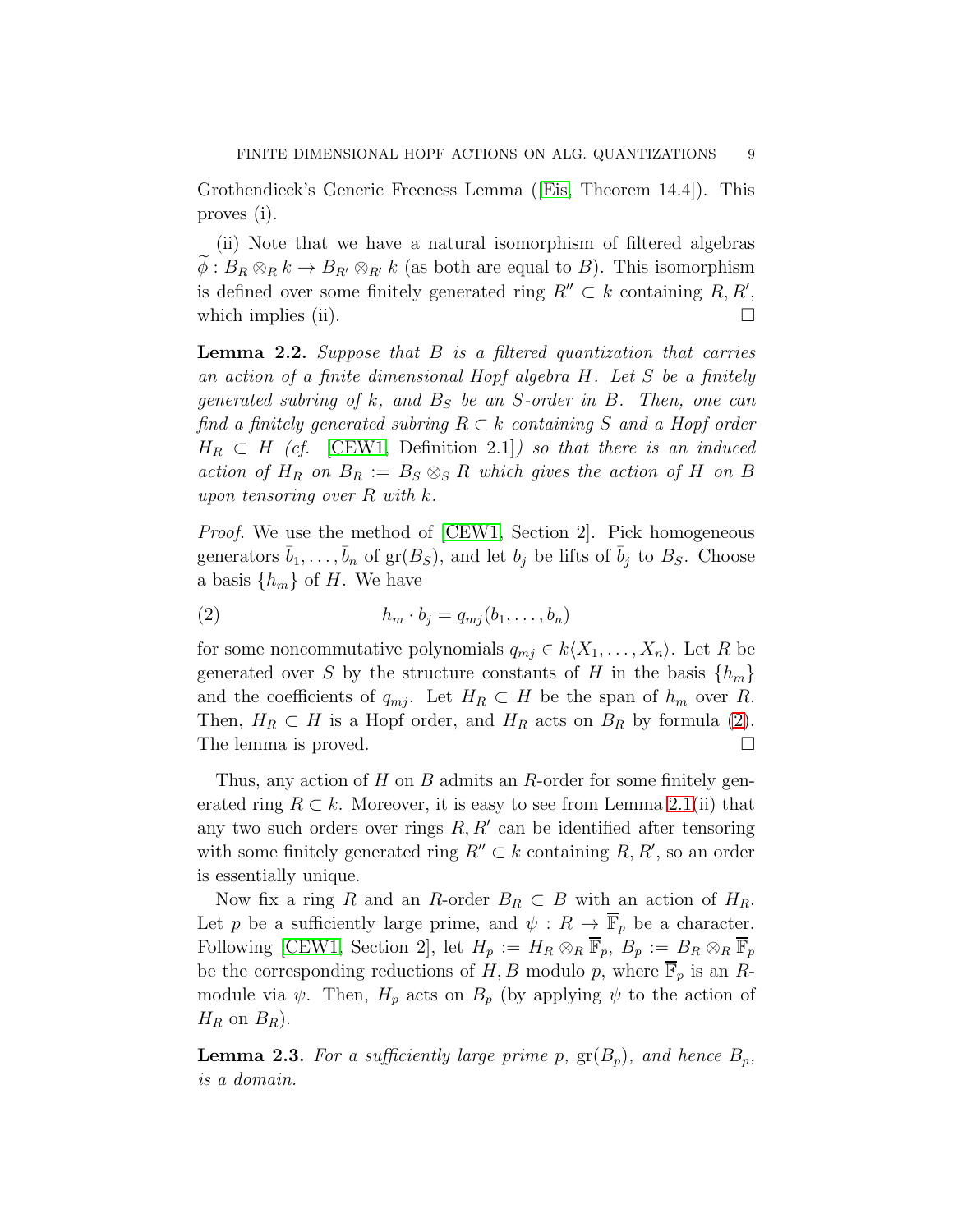*Proof.* We have  $gr(B_p) = gr(B_R) \otimes_R \overline{F}_p$ . Therefore, the statement follows from  $[EGA, 9.7.7(i)]$  ("geometric irreducibility").

<span id="page-9-0"></span>**Theorem 2.4.** If B is an algebra with PI reductions, then any semisimple Hopf action on B factors through a group action.

Proof. We may assume without loss of generality that the action of H on  $B$  is inner faithful (otherwise we can pass to an action of a quotient Hopf algebra).

Take  $p \gg 0$ . Then by [\[CEW1,](#page-25-0) Proposition 2.4] (which applies with the same proof in our more general situation),  $H_p$  acts inner faithfully on  $B_p$ . Moreover, as in [\[CEW1,](#page-25-0) Lemma 2.5],  $H_p$  is a semisimple cosemisimple Hopf algebra over  $\mathbb{F}_n$ .

Since  $B$  is an algebra with PI reductions, by Lemma [2.3,](#page-8-1) the algebra  $B_p$  is a PI domain. Let  $D_p$  be the division algebra of quotients of  $B_p$ . Then by [\[Et2,](#page-25-3) Corollary 3.2(ii)],  $D_p$  is a central division algebra of degree  $p^n$  for some  $n \geq 0$  (which may depend on p). Moreover,  $H_p$  acts inner faithfully on  $D_p$  by [\[SV,](#page-26-10) Theorem 2.2].

Since deg  $D_p = p^n$  is coprime to (dim H)!, [\[CEW1,](#page-25-0) Proposition 3.3(ii)] implies that  $H_p$  is cocommutative. Thus, H is cocommutative (as in the proof of  $|CEW1$ , Theorem 4.1, and therefore is a group algebra.  $\Box$ 

<span id="page-9-1"></span>2.2. Some examples of filtered quantizations. As a consequence, Theorem [2.4](#page-9-0) applies to semisimple Hopf actions on many classes of filtered quantizations. Namely, we will consider the following examples.

2.2.1. Twisted differential operators. Let  $X$  be a smooth affine irreducible algebraic variety over k, and  $\omega$  a closed 2-form on X. Then we define the *algebra of twisted differential operators*  $D_{\omega}(X)$  to be the algebra generated by  $O(X)$  and elements  $L_v$  attached k-linearly to vector fields  $v \in \text{Der}O(X)$  on X, with defining relations

$$
L_{fv} = fL_v, \quad [L_v, f] = v(f), \quad [L_v, L_w] = L_{[v,w]} + \omega(v, w)
$$

for  $f \in O(X)$ ,  $v, w \in DerO(X)$ . Then,  $D_{\omega}(X)$  carries a filtration defined by  $\deg O(X) = 0$  and  $\deg L_v = 1$  for  $v \in \text{Der}O(X)$ , and  $gr(D_{\omega}(X)) = O(T^*X)$ , the algebra of functions on the symplectic variety  $T^*X$ .

The filtered algebra  $D_{\omega}(X)$  depends only on the cohomology class  $[\omega]$  of  $\omega$ , and if  $[\omega] = 0$ , then  $D_{\omega}(X) = D(X)$ , the algebra of usual differential operators on  $X$ . For more on twisted differential operators, see e.g. [\[BB,](#page-25-10) Section 2].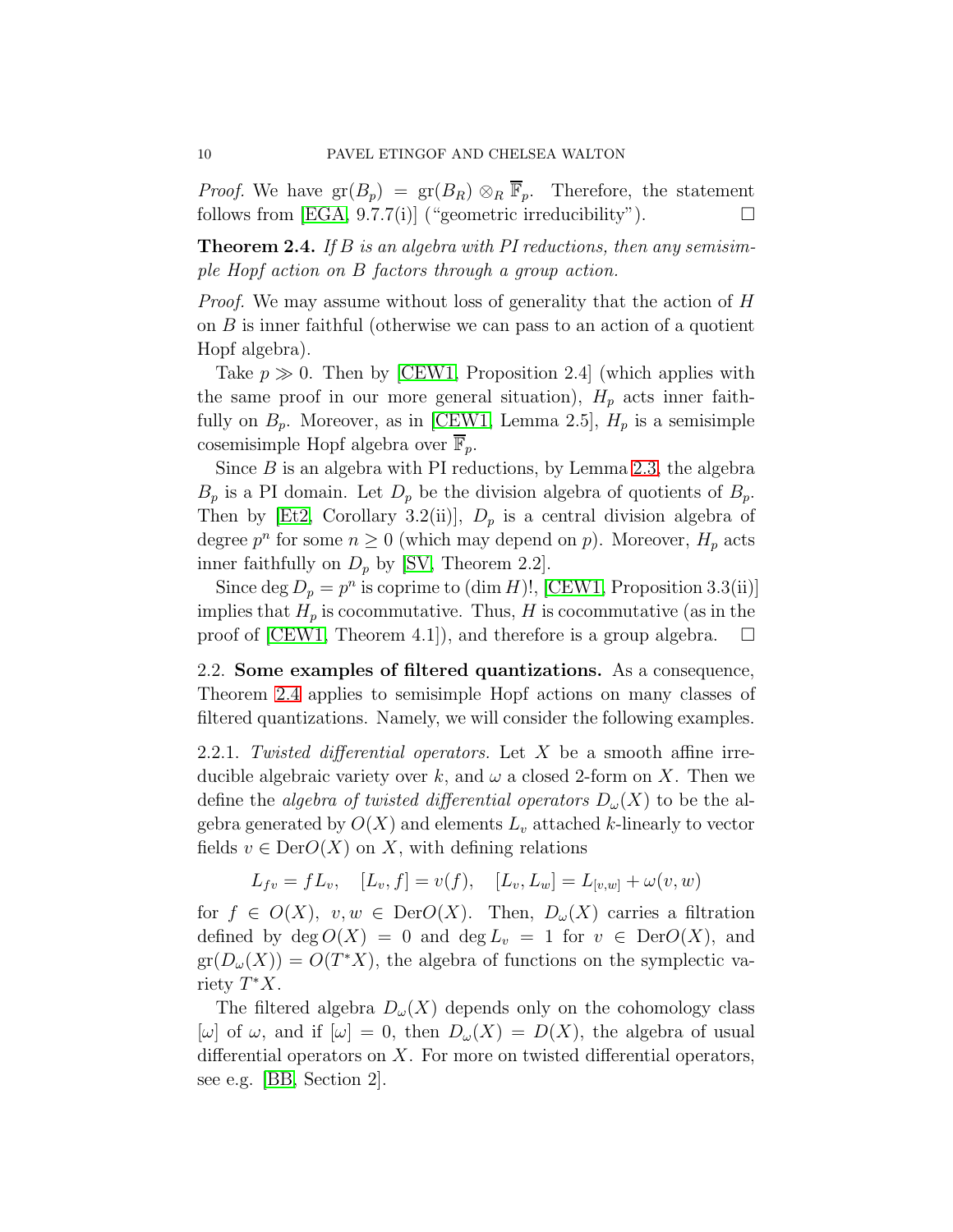2.2.2. Quantum Hamiltonian reductions. Let G be a reductive algebraic group over k with Lie algebra g, and let  $(V, (\cdot, \cdot))$  be a faithful finite dimensional symplectic representation of G. Let  $\mathbf{A}(V)$  be the Weyl algebra of V, generated by  $v \in V$  with relations  $[v, w] = (v, w)$ for  $v, w \in V$ . We have a natural action of G on  $\mathbf{A}(V)$  which preserves its filtration. In this case, we have a natural G-equivariant Lie algebra map  $\hat{\mu} : \mathfrak{g} \to \mathbf{A}(V)$  called the *quantum moment map*, which quantizes the classical moment map  $\mu: V \to \mathfrak{g}^*$  where  $\mu(v)(a) = \frac{1}{2}(v, av)$  for  $v \in V$ ,  $a \in \mathfrak{g}$ . Now, given a character  $\chi : \mathfrak{g} \to k$ , we can define the algebra

$$
B(\chi) := [\mathbf{A}(V)/\mathbf{A}(V)(\widehat{\mu}(a) - \chi(a), \ a \in \mathfrak{g})]^G,
$$

called the quantum Hamiltonian reduction of  $\mathbf{A}(V)$  by G using  $\chi$ . It inherits a filtration from the Weyl algebra. See [\[Et1,](#page-25-11) Chapter 4] for further details.

Assume that the moment map  $\mu$  is flat, and that the scheme  $\mu^{-1}(0)$ is reduced and irreducible (i.e.,  $\mu^{-1}(0)$  is a reduced irreducible complete intersection). In this case,  $X := \mu^{-1}(0)/G$  is an irreducible generically symplectic Poisson variety, and  $B(\chi)$  is a filtered quantization of  $O(X)$ . See  $[Lo2, Section 2.3]$  and  $[Nak, part 2(i)],$  and references therein for more details.

An interesting special case of this is when  $G = (\prod_{i=1}^{r} GL(V_i))/k^{\times}$ , and  $V = \bigoplus_{i,j} (V_i \otimes V_j^*)^{\oplus m_{ij}}$ , where  $V_i$  are finite dimensional vector spaces and  $m_{ij} = m_{ji}$  are positive integers where  $m_{ii}$  is even; i.e., V is the space of representations of a doubled quiver, and  $G$  is the group of linear transformations for this quiver. In this case,  $B(\chi)$  is the quantized quiver variety, see e.g. [\[BPW,](#page-25-12) Section 3.4]. The conditions under which  $\mu$  is flat and  $\mu^{-1}(0)$  is reduced and irreducible are given in [\[CB,](#page-25-13) Theorems 1.1 and 1.2].

2.2.3. Finite W-algebras. Let  $\mathfrak g$  be a simple Lie algebra over  $k$ , and  $e \in \mathfrak{g}$  be a nilpotent element. To this data one can attach a Lie subalgebra  $\mathfrak{m} \subset \mathfrak{g}$  with a character  $\chi$ , and a *finite W-algebra* is

$$
U(\mathfrak{g},e) := (U(\mathfrak{g})/U(\mathfrak{g})(a - \chi(a)), \ a \in \mathfrak{m}))^{\text{ad } \mathfrak{m}},
$$

a quantum Hamiltonian reduction of  $U(\mathfrak{g})$ . The algebra  $U(\mathfrak{g},e)$  has a filtration induced by the filtration in  $U(\mathfrak{g})$ , and its associated graded algebra is a polynomial algebra (of functions on the corresponding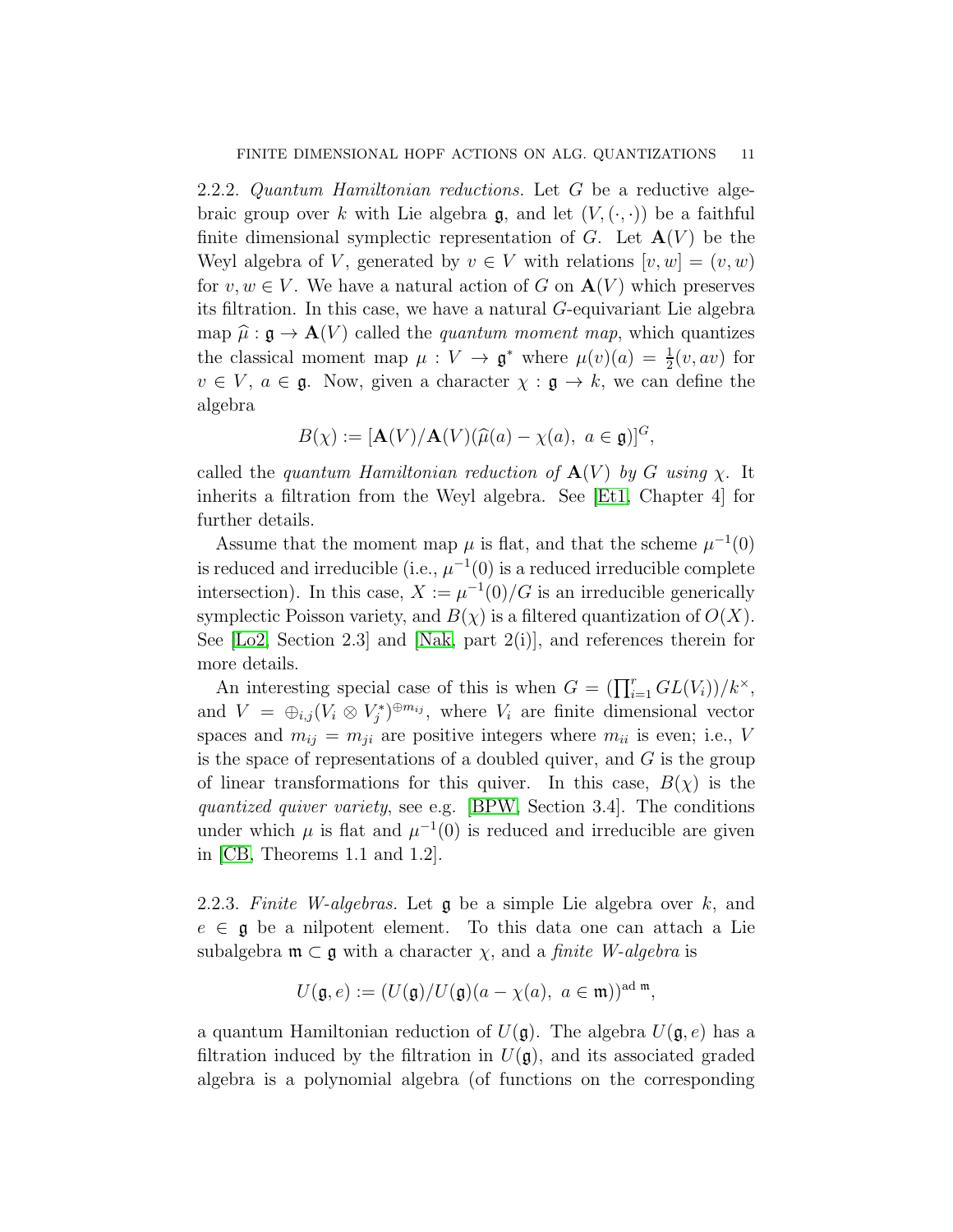Slodowy slice). We refer the reader to [\[Lo1,](#page-26-13) Subsections 2.3 and 2.4] and the references therein for details.

Also, the center  $U(\mathfrak{g})^{\mathfrak{g}}$  of  $U(\mathfrak{g})$  embeds into  $U(\mathfrak{g},e)$ , so for any central character  $\theta: U(\mathfrak{g})^{\mathfrak{g}} \to k$  one can consider the central reduction  $U_{\theta}(\mathfrak{g},e) := U(\mathfrak{g},e)/(a-\theta(a), a \in U(\mathfrak{g})^{\mathfrak{g}})$ . Then  $\text{gr}(U_{\theta}(\mathfrak{g},e)) = O(X)$ , where  $X$  is the nilpotent Slodowy slice, a generically symplectic Poisson variety.

2.2.4. Symplectic reflection algebras. Let  $G$  be a finite group and  $V$  a faithful finite dimensional symplectic representation of G, and assume that V is not a direct sum of two nonzero symplectic representations. The symplectic reflection algebra  $H_{t,c}(G, V)$  is the most general filtered deformation of  $kG \ltimes SV$ , where  $[F_i, F_j] \subset F_{i+j-2}$ ; here  $t \in k$  and c is a conjugation invariant function on the set of symplectic reflections in  $G$  (see [\[Et1,](#page-25-11) Chapter 8]).

Let  $\mathbf{e} = |G|^{-1} \sum_{g \in G} g$  be the symmetrizing idempotent for G. Then, the algebra  $\mathbf{e}H_{t,c}(G,V)\mathbf{e}$  is called the *spherical symplectic reflection* algebra. For  $t = 1$ , it is a filtered quantization of  $O(X)$  where  $X = V/G$ , a generically symplectic Poisson variety.

Remark 2.5. There are many other interesting examples of filtered quantizations, and our results given below can be extended to such examples. Since this extension is rather routine, we leave it outside the scope of this paper.

2.3. Results on semisimple Hopf actions on specific filtered quantizations. Here are some concrete applications of Theorem [2.4.](#page-9-0)

<span id="page-11-0"></span>**Corollary 2.6.** Let  $B$  be one of the following filtered  $k$ -algebras:

- (i) Any filtered quantization B generated in filtered degree one; in particular, the enveloping algebra  $U(\mathfrak{g})$  of a finite dimensional Lie algebra  $\mathfrak{g}$ , or the algebra  $D_{\omega}(X)$  of twisted differential operators on a smooth affine irreducible variety  $X$ ;
- (ii) a finite W-algebra or its quotient by a central character;
- (iii) a quantum Hamiltonian reduction of a Weyl algebra by a reductive group action; in particular, the coordinate ring of a quantized quiver variety;
- (iv) a spherical symplectic reflection algebra; or
- (v) the tensor product of any of the algebras above with any commutative finitely generated domain over k.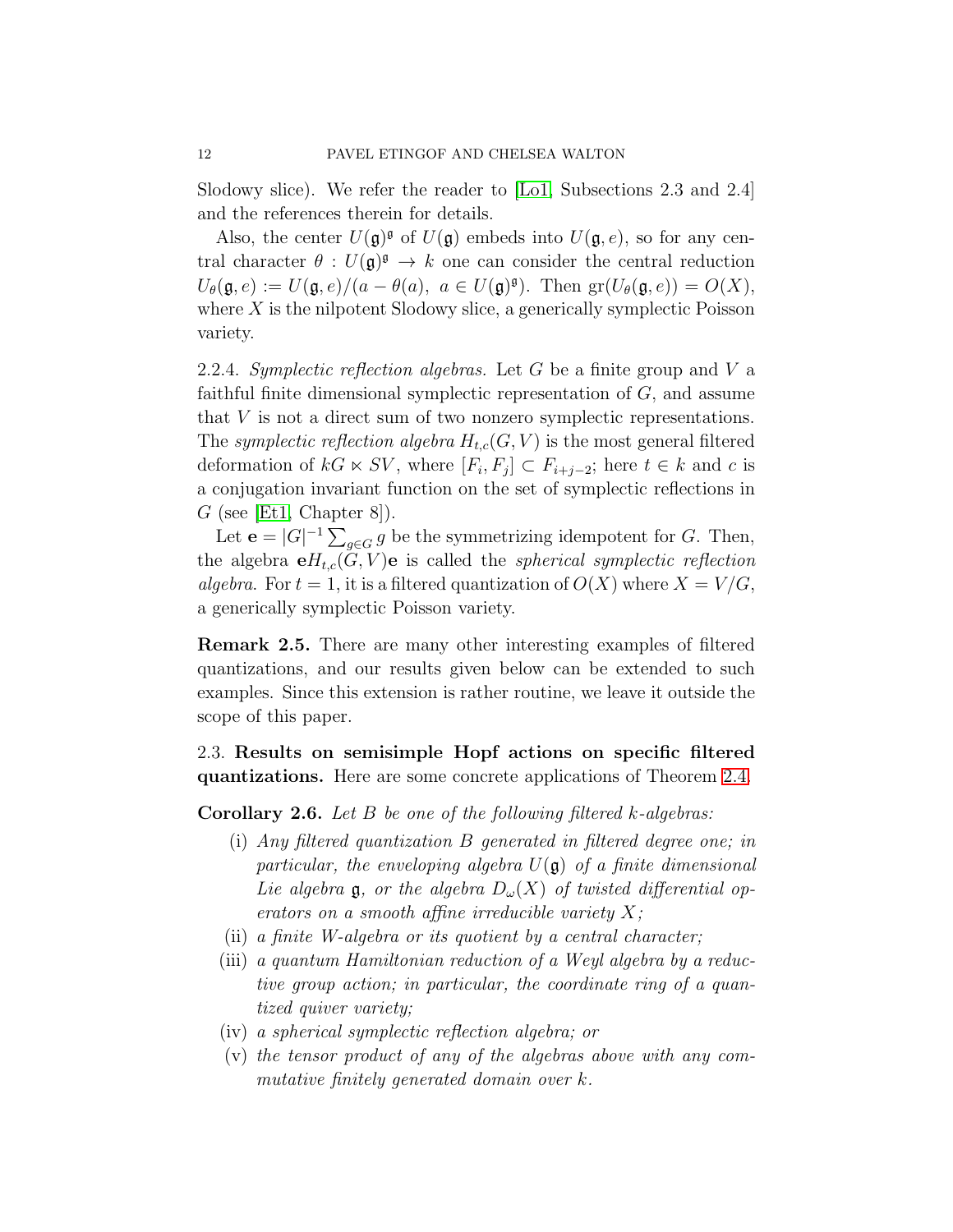#### Then, any semisimple Hopf action on B factors through a group action.

Note that in some of these cases, a stronger statement is true: any finite dimensional (not necessarily semisimple) Hopf action on B factors through a group action, see Corollary [3.7](#page-17-0) below. However, we still prefer to prove the weaker version here, since the proof is simpler (e.g., it does not require reduction modulo prime powers).

*Proof.* By Theorem [2.4,](#page-9-0) our job is to show that  $B$  is an algebra with PI reductions. In other words, we need to show that the division algebra  $D_p$  of fractions of  $B_p$  is central (i.e., there is a "p-center") for  $p \gg 0$ . We do so below in each case.

(i) We will show that if a filtered quantization A of a commutative finitely generated domain  $A_0$  over a field F of characteristic  $p > 0$  is generated in degree one, then it is module-finite over its center after localization; this implies the required statement.

Let  $A_0[i]$  be the degree i part of  $A_0$ . Then  $A_0[0] = A[0]$  is a finitely generated commutative domain. Let  $\bar{a}_1, \ldots, \bar{a}_n$  be generators of  $A_0[1]$  as an  $A_0[0]$ -module. Let  $a_i$  be lifts of  $\bar{a}_i$  to A. Then,  $a_i$  and A[0] generate A as an algebra. Also the operators  $[a_i, ?]$  are derivations of  $A[0]$ , hence vanish on  $A[0]^p$ . Thus,  $A[0]^p$  is central in A. Let K be the field of quotients of  $A[0]^p$ , and  $A' := A \otimes_{A[0]^p} K$ . The K-algebra  $A'$  is generated in filtration degree 1, and  $L := F_1 A'$  is a finite dimensional vector space over K (as it is spanned by  $1, a_1, \ldots, a_n$  over  $A[0] \otimes_{A[0]^p} K$ , and  $A[0]$  is module-finite over  $A[0]^p$  as  $A[0]$  is a finitely generated algebra). Also, L is closed under commutator. Thus,  $L$  is a finite dimensional Lie algebra over K, and A' is a quotient of the enveloping algebra  $U(L)$ . But the enveloping algebra of a finite dimensional Lie algebra in characteristic p is module-finite over its center (i.e., there is a p-center; see [\[Ja1\]](#page-26-14), [\[Ja2,](#page-26-15) Chapter 6, Lemma 5]). This implies that  $A'$  is module-finite over its center, as desired.

(ii) Since a W-algebra is a quantum Hamiltonian reduction of the enveloping algebra  $U(\mathfrak{g})$  of a semisimple Lie algebra  $\mathfrak{g}$ , (see [\[Lo1\]](#page-26-13)), the statement follows from (i).

(iii) This also follows from (i) and the definition of the quantum Hamiltonian reduction.

(iv) This holds by [\[BFG,](#page-25-14) Theorem 9.1.1 (in the appendix)].

(v) This follows easily from the previous cases.  $\Box$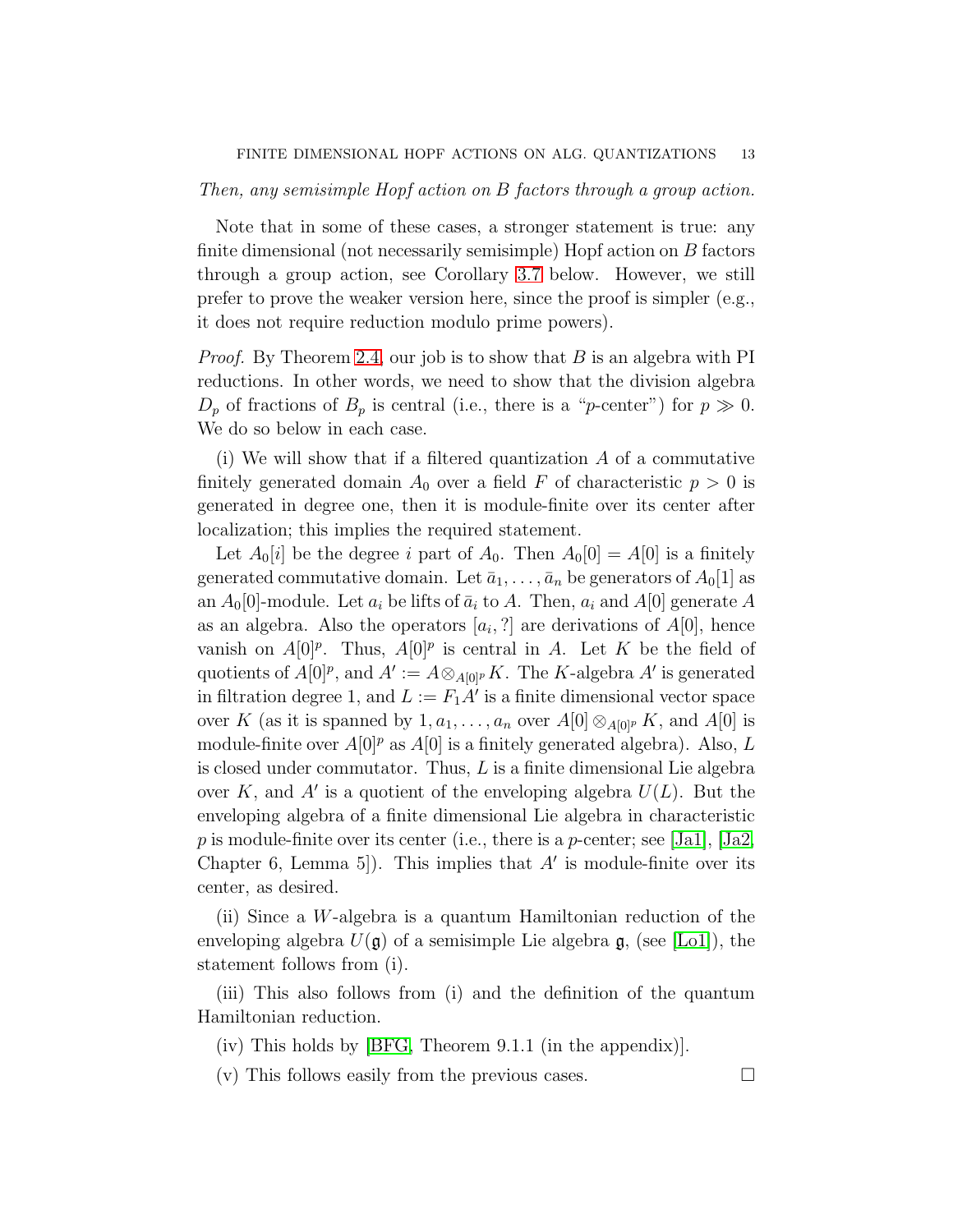## 3. Finite dimensional Hopf actions on filtered quantizations

3.1. Hopf-Galois actions. Theorem [2.4](#page-9-0) does not hold for nonsemisimple Hopf actions, as there are many inner faithful actions of nonsemisimple finite dimensional Hopf algebras on commutative domains, see [\[EW2\]](#page-26-6). However, Theorem [2.4](#page-9-0) is valid in the Hopf-Galois case.

<span id="page-13-0"></span>**Theorem 3.1.** Let  $B$  be a filtered quantization of a commutative finitely generated domain with PI reductions, and let H be a finite dimensional Hopf algebra over k which acts on B. Assume that this action gives rise to an H<sup>\*</sup>-Hopf-Galois extension  $B^H \subset B$ . Then, H is a group algebra.

Proof. The result follows from the arguments in the proofs of Theorem [2.4](#page-9-0) and [\[CEW1,](#page-25-0) Theorem 4.2]. Namely, recall Notation [1.5.](#page-3-1) We show similarly to the proof of Theorem [2.4](#page-9-0) that Z is  $H_p$ -stable, and then proceed as in the proof of [\[CEW1,](#page-25-0) Theorem 4.2]. Specifically, by [\[Et2,](#page-25-3) Corollary 3.2(ii))],  $D_p$  has degree  $p^n$  over its center  $Z = Z(D_p)$ for some n, so by [\[CEW1,](#page-25-0) Proposition 3.3(i)], Z is  $H_p$ -invariant. Now, since the action of  $H$  on  $B$  gives rise to a Hopf-Galois extension, so does the action of  $H_p$  on Z, i.e., the algebra map  $Z \otimes_{Z^{H_p}} Z \to Z \otimes H_p^*$  is an isomorphism. Thus,  $H_p^*$  is commutative and  $H_p$  is cocommutative, soH is cocommutative ( $[CEW1, Lemma 2.3(ii)]$  $[CEW1, Lemma 2.3(ii)]$ ), i.e., a group algebra by the Cartier-Gabriel-Kostant theorem [\[Mo,](#page-26-16) Corollary 5.6.4(3) and Theorem 5.6.5].  $\Box$ 

3.2. Preparatory results on nondegenerate quantizations. Another generalization of Theorem [2.4](#page-9-0) concerns nondegenerate quantizations, defined in Definition [1.6.](#page-3-2) To obtain it, we will first need to generalize [\[CEW2,](#page-25-1) Theorem 3.2]. Let  $\mathcal H$  be a finite dimensional Hopf algebra over an algebraically closed field  $F$  of characteristic  $p > 0$ , and let Z be a finitely generated field extension of F. Let  $\mathcal{Z}(m)$ , for  $m \geq 1$ , be a collection of subfields of Z such that  $\mathcal{Z}(m) \supset \mathcal{Z}(m+1)$  for all  $m \geq 1$ .

<span id="page-13-1"></span>**Theorem 3.2.** Suppose that  $\bigcap_{m\geq 1} \mathcal{Z}(m) = F$ , and that  $[\mathcal{Z} : \mathcal{Z}(m)]$  is a power of p for all  $m \geq 1$ . Assume that H acts F-linearly and inner faithfully on Z. If  $p > \dim \mathcal{H}$  and  $\mathcal{H}$  preserves  $\mathcal{Z}(m)$  for all m, then H is a group algebra.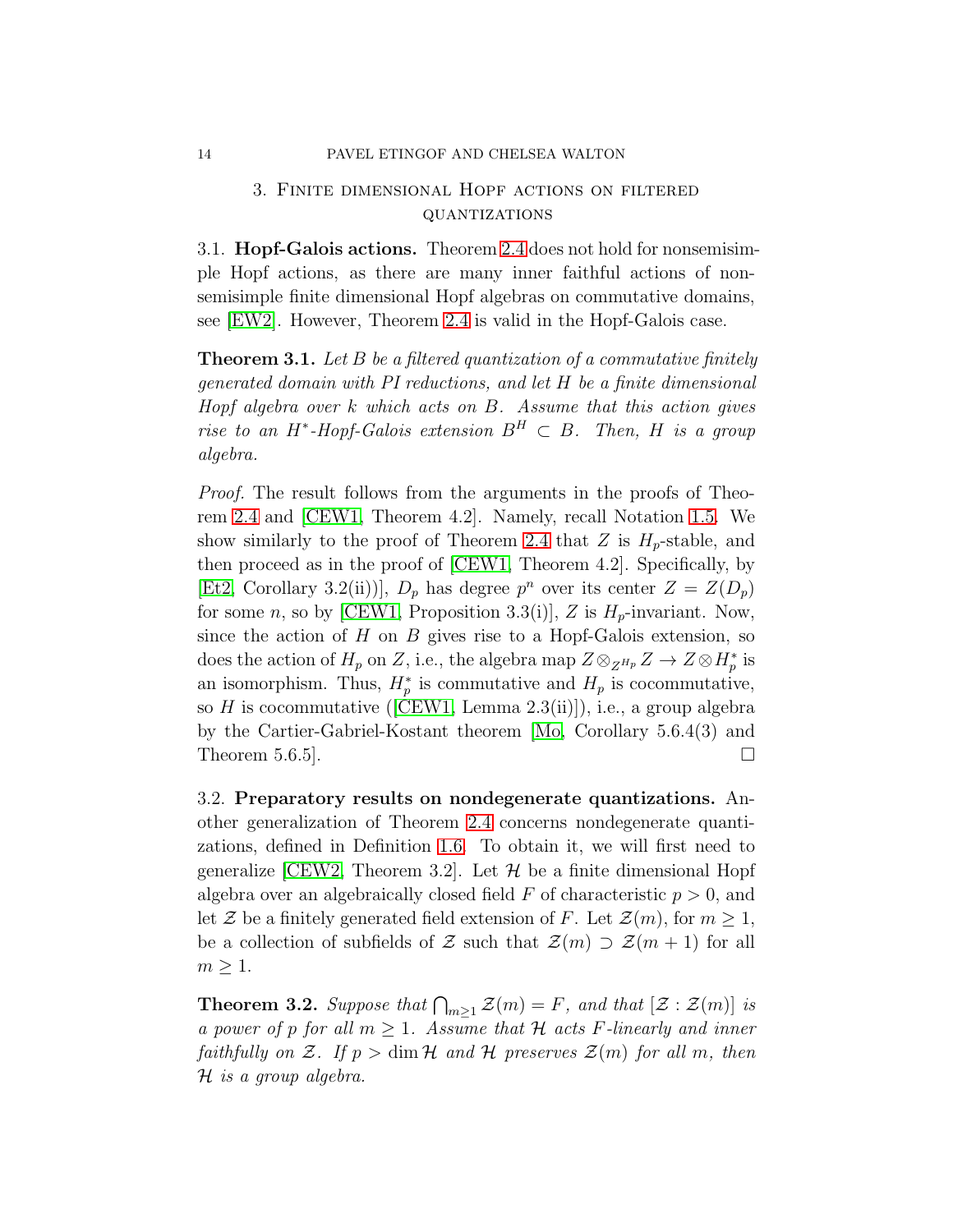Proof. The proof is the same as that of [\[CEW2,](#page-25-1) Theorem 3.2]. Indeed, the only properties of the fields  $Z^{p^m}$  used in that proof are that their intersection is F and that the degree of Z over  $Z^{p^m}$  is a power of  $p$ .  $\Box$ 

We will also need the lemma below from commutative algebra. Introduce the following notation. Let  $W_N = W_N(F) := W(F)/(p^N)$  be the N-th truncated Witt ring of F ( $W_N$  is an algebra over  $\mathbb{Z}/p^N\mathbb{Z}$ ; cf. [\[CEW2,](#page-25-1) Subsection 2.1]). Let Y be an irreducible smooth affine algebraic variety over F with structure algebra  $A := O(Y)$ , and  $\widetilde{Y}$  be a flat deformation of Y over  $W_N$ . Let  $1 \le m \le N$ , and let  $A_m := O(Y)/(p^m)$ (a free  $\mathbb{Z}/p^m\mathbb{Z}$ -module); thus  $A_1 = A$  and  $A_{m-1} = A_m/(p^{m-1})$  for  $m \geq 2$ . Let

$$
d_m: A_m \to \Omega_{A_m/W_m}
$$

be the differential.

<span id="page-14-0"></span>**Lemma 3.3.** For  $1 \le m \le N$ , the image of  $\ker(d_m)$  in A is  $A^{p^m}$ .

*Proof.* It is clear that the image of  $\text{ker}(d_m)$  contains  $A^{p^m}$ , so it remains to establish the opposite inclusion. We will do so by induction in  $m$ .

The base of induction is the equality  $\ker(d|_A) = A^p$ , which is the Cartier isomorphism in degree zero([\[Kat,](#page-26-17) Section 7]). Alternatively, here is a direct proof. Since A is integrally closed in its quotient field  $L := \text{Frac}(A)$ , we may replace A with L. Note that L can be represented as a finite separable extension of  $F(y_1, \ldots, y_n)$ , where  $n = \dim Y$ . Given  $f \in L$  such that  $df = 0$ , consider the minimal polynomial  $P(t) = t^r + a_{r-1}t^{r-1} + \cdots + a_0$  of f over  $E := F(y_1, \ldots, y_n)$ . Applying the differential to the equation  $P(f) = 0$ , we get  $\sum_{j=0}^{r-1} f^j da_j = 0$ . Since P is the minimal polynomial, this implies that  $da_j = 0$  for all j. Thus  $a_j \in E^p$  (as the statement in question is easy for purely transcendental fields). Thus,  $E^p(f)$  is a finite separable extension of  $E^p$  (as P is a separable polynomial). But  $E^p(f)$  is a purely inseparable extension of  $E^p(f^p)$ . Hence,  $E^p(f) = E^p(f^p)$ , that is,  $f \in E^p(f^p) \subset L^p$ , as desired.

To perform the induction step, suppose  $f \in \text{ker}(d_m)$ . Our job is to show that the image  $\bar{f}$  of f in A is contained in  $A^{p^m}$ . By the induction assumption we know that  $\bar{f} = b^{p^{m-1}}$  for some  $b \in A$ , so it remains to show that  $b = c^p$  for some  $c \in A$ .

For this, let us expand  $f$  in a power series in some local coordinate system  $y_1, \ldots, y_n$  on Y. It is easy to see by looking at monomials that if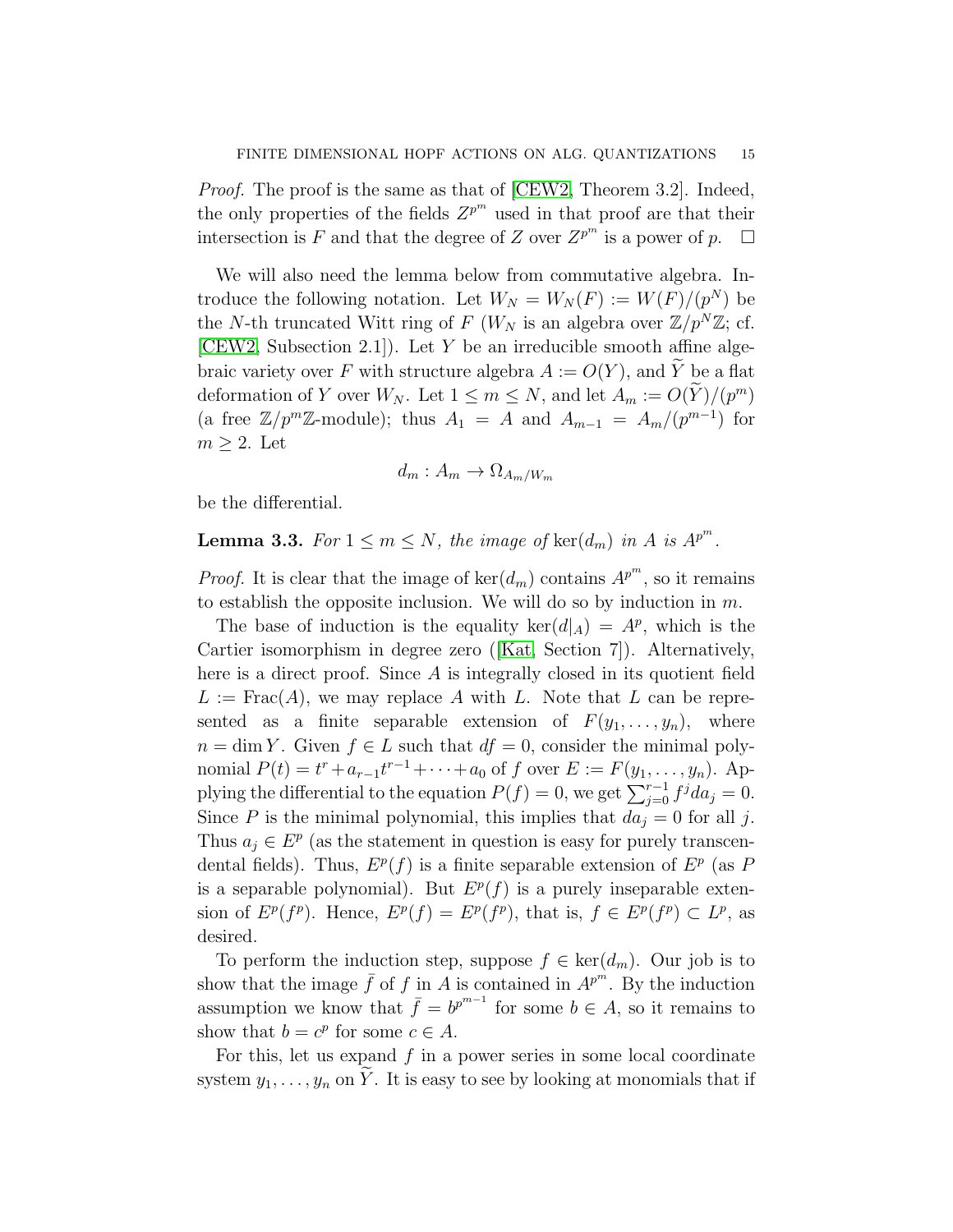$g \in W_m[[y_1, \ldots, y_n]]$  and  $dg = 0$  then the reduction  $\bar{g}$  of g modulo p lies in  $F[[y_1^{p^m}]$  $\left[ \begin{array}{c} p^m \\ 1 \end{array} \right]$ ,  $\ldots$ ,  $y_n^{p^m}$ ]. In particular, the power series expansion of  $\bar{f}$  in  $y_i$  is in  $F[[y_1^{p^m}]$  $[p^m_1, \ldots, y_n^{p^m}]$ . This means that the power series expansion of b is in  $F[[y_1^p$  $[n_1^p, \ldots, n_n^p]$ . Thus,  $db = 0$ . By the base of induction we conclude that  $b = c^p$  for some  $c \in A$ , which completes the induction step.  $\Box$ 

Moreover, we will need the result below.

<span id="page-15-1"></span>**Lemma 3.4.** Let B be an algebra with PI reductions, and let  $D_p$  denote the full localization (i.e., the ring of fractions) of the reduction  $B_p$  of B, for  $p \gg 0$ . Then, the center Z of  $D_p$  is a finitely generated field extension of  $\mathbb{F}_p$ .

*Proof.* Let  $v_1, \ldots, v_N$  be a basis of  $D_p$  over Z, and let  $b_1, \ldots, b_n$  be generators of  $B_p$ . Then,  $b_s v_i = \sum_{j=1}^N \beta_{si}^j v_j$ , for  $\beta_{si}^j \in Z$ . Let K denote the field  $\overline{\mathbb{F}}_p(\beta_{si}^j)$ .

Now take  $z \in Z$ . Then  $z \in D_p$ , so  $z = c^{-1}b$ , and hence  $cz = b$ , for some  $b, c \in B_p$  with  $c \neq 0$ . Since  $b, c \in B_p$ , they are noncommutative polynomials in  $b_1, \ldots, b_n$  over  $\overline{\mathbb{F}}_p$ . So,  $bv_i = \sum \beta_i^j$  $\sum_i^j v_j, cv_i = \sum \gamma_i^j$  $i^j v_j$ , with  $\beta_i^j$  $i, \gamma_i^j \in K$ . But  $\gamma_i^j$  $i^j z = \beta_i^j$  $i$  and  $\gamma_i^j$  $i<sub>i</sub>$  are not all zero. So,  $z \in K$  and hence  $Z = K$ . Thus, Z is a finitely generated extension of  $\mathbb{F}_p$ .

3.3. Hopf actions on nondegenerate quantizations. Now let B be a filtered quantization with PI reductions.

<span id="page-15-0"></span>Theorem 3.5. If B is a nondegenerate algebra with PI reductions, then any finite dimensional Hopf action on B factors through a group action (i.e., the condition that H is semisimple in Theorem [2.4](#page-9-0) can be dropped).

Proof. The proof is obtained by combining the proofs of Theorem [2.4](#page-9-0) and [\[CEW2,](#page-25-1) Theorem 1.1] with the following modifications.

1. In [\[CEW2,](#page-25-1) Lemma 2.5] and below,  $x_i, y_i$  should be replaced by any finite set of generators  $L_1, \ldots, L_r$  of B, and the number  $2n$  in the proof of [\[CEW2,](#page-25-1) Lemma 4.3] should be replaced by  $r$  (cf. [CEW2, proof of Theorem 1.2]).

2. The discussion in [\[CEW2,](#page-25-1) Subsection 2.4, Lemma 4.7, Proposition 4.8] (needed to justify the assumptions of [\[CEW2,](#page-25-1) Theorem 3.2]) becomes unnecessary. Instead, note that if  $a \in D_{p^m}$  is central modulo  $p^{m-1}$  for some  $m \geq 2$ , then  $a^p$  is central. Hence  $Z(m) \supset Z(m-1)^p$ ,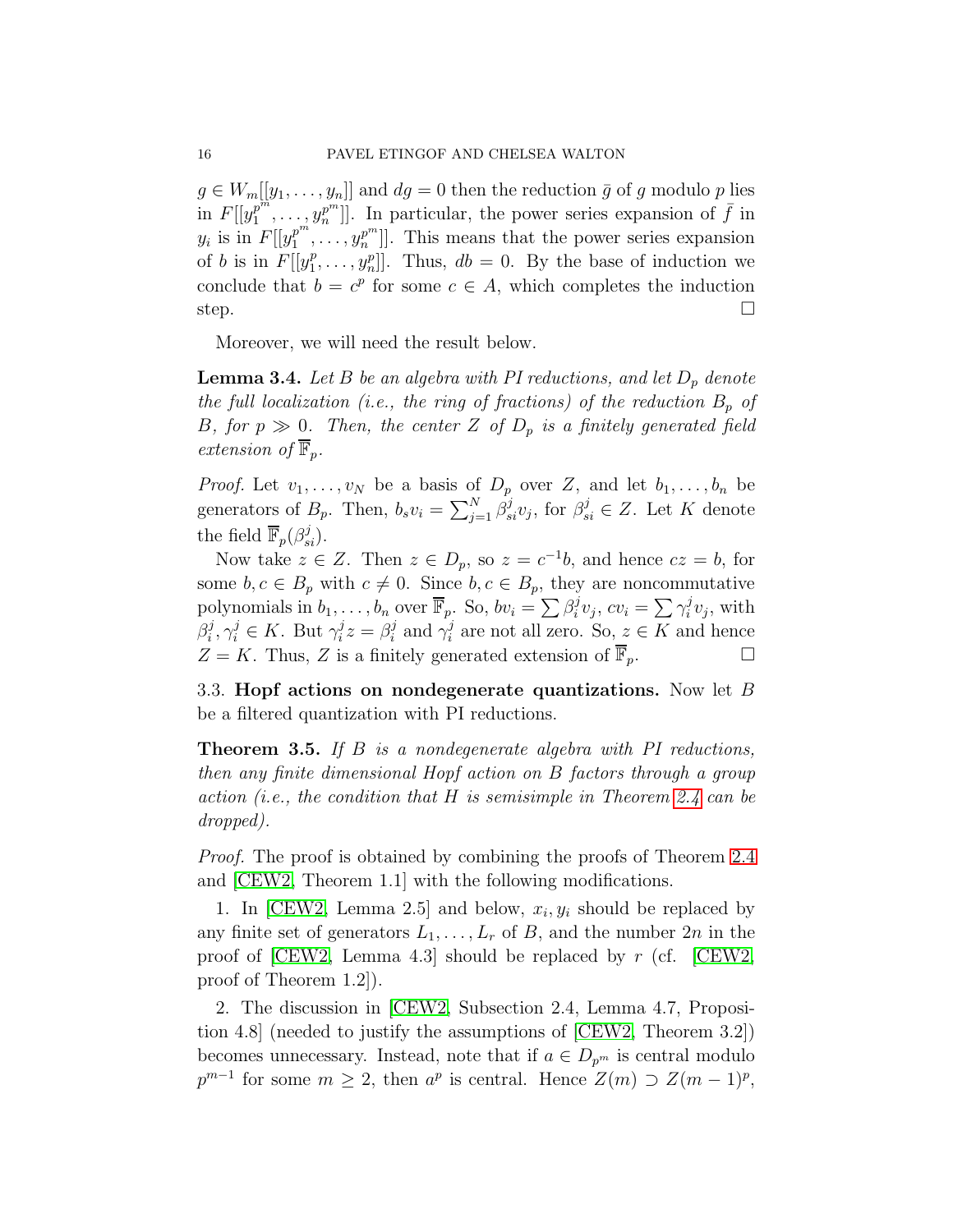implying that  $Z(m) \supset Z^{p^{m-1}}$  and therefore  $[Z : Z(m)]$  is finite (by Lemma [3.4\)](#page-15-1) and is a power of  $p$ . Now the proof proceeds by invoking Theorem [3.2,](#page-13-1) whose assumptions are satisfied by the nondegeneracy property of B and using a straightforward generalization of [\[CEW2,](#page-25-1) Lemma 4.6].

3. The rest of the proof of [\[CEW2,](#page-25-1) Theorem 1.1] is modified as in the proof of Theorem [2.4.](#page-9-0) Namely, we use the PI reduction condition and [\[Et2,](#page-25-3) Corollary 3.2] which says that the PI degree of  $B_p$  is a power of p.

The next theorem shows that the nondegeneracy assumption is satisfied, in particular, when  $gr(B) = O(X)$ , where X is generically symplectic.

<span id="page-16-0"></span>**Theorem 3.6.** Let B be a quantization with PI reductions, and assume that  $gr(B) = O(X)$ , where X is a generically symplectic Poisson variety. Then, any action of a finite dimensional Hopf algebra H on B factors through a group action.

*Proof.* By Theorem [3.5,](#page-15-0) it suffices to show that  $B$  is a nondegenerate quantization, i.e., that  $\bigcap_{m\geq 1} Z(m) = \overline{\mathbb{F}}_p$ , for  $p \gg 0$ .

Recall Notation [1.5.](#page-3-1) Let C be the center of  $B_p$ ; thus, by Posner's theorem [\[MR,](#page-26-3) Theorem 13.6.5], the field  $Frac(C)$  of fractions of C is Z. Let  $C_m$  be the center of  $B_{p^m}$ , and  $C(m)$  be its image in  $B_p$ .

Let  $a \in B_{p^m}$  be central modulo p (i.e., the image  $\overline{a}$  of a in  $B_p$  lies in C). Then,  $a^p$  is central modulo  $p^2$ ,  $a^{p^2}$  is central modulo  $p^3$ , and so on. Hence, $C^{p^{m-1}} \subset C(m)$ . Let  $C'_m$  be the preimage of  $C^{p^{m-1}}$  in  $C_m$ . Then the image of  $C'_m$  in  $B_p$  is  $C^{p^{m-1}}$ .

<span id="page-16-1"></span>We claim that

(3) 
$$
Z(m) = \operatorname{Frac}(C(m)).
$$

Indeed, it is clear that  $\text{Frac}(C(m))\subseteq Z(m)$ . On the other hand, observe that any element  $a \in D_{p^m}$  can be written as  $a = c^{-1}b$ , where  $c \in C'_m$ is nonzero modulo p, and  $b \in B_{p^m}$  (as this can be done modulo p, since  $D_p = Z^{p^{m-1}}B_p$ . Now given  $z \in Z(m)$ , let  $\tilde{z}$  be its lift to  $Z_m$ . Writing  $\widetilde{z} = c^{-1}b$  as above, we see that  $b := c\widetilde{z} \in C_m$ . Let  $\overline{b} \in C(m)$ ,  $\overline{c} \in C^{p^{\overline{m}-1}} \subset C(m)$  be the reductions of b, c modulo p, respectively. We have  $\overline{b} = \overline{c}z$ , hence  $z = \overline{c}^{-1}\overline{b} \in Frac(C(m))$ , as claimed.

Now let  $B_{0p^m} := \text{gr}(B_{p^m})$ . This is a Poisson algebra over the truncated Witt ring  $W_{m,p}$ . Let  $C_{0m}$  be the Poisson center of  $B_{0p^m}$ , and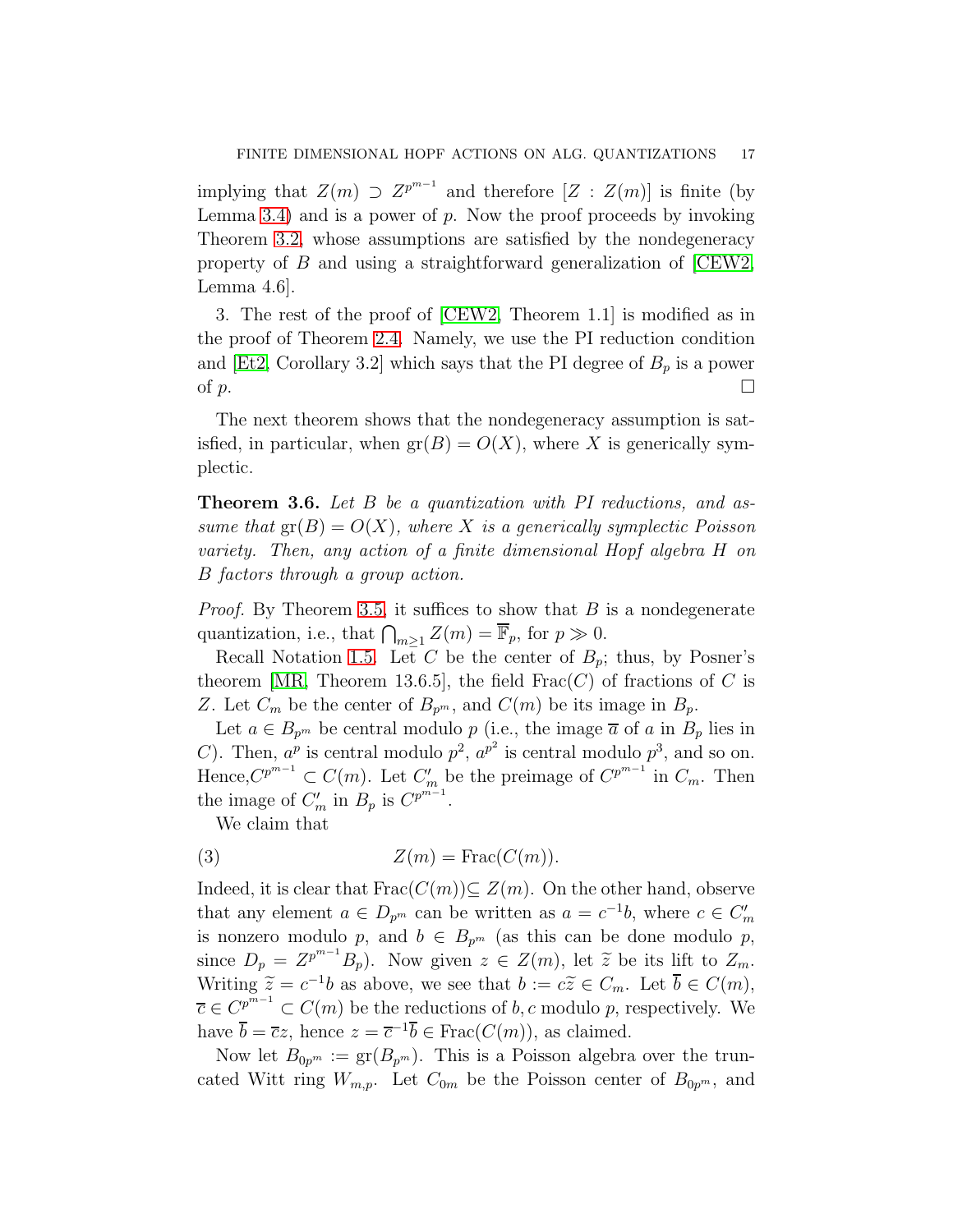$C_0(m)$  be the image of  $C_{0m}$  in  $B_{0p}$ . Then  $gr(C_m) \subset C_{0m}$  and hence

<span id="page-17-1"></span>(4) gr(C(m)) ⊂ C0(m).

Let  $Z_0 := \text{Frac}(B_{0p})$ . Since X is generically symplectic,  $C_{0m}$  coincides with the set of all  $f \in B_{0p^m}$  such that  $df = 0$ . By Lemma [3.3](#page-14-0) (taking  $\tilde{Y}$  to be the reduction modulo  $p^m$  of a symplectic dense affine open subset  $U \subset X$ , this implies that

<span id="page-17-2"></span>.

$$
(5) \qquad \qquad \text{Frac}(C_0(m)) \subset Z_0^{p^m}
$$

Now suppose that  $z \in \bigcap_{m \geq 1} Z(m)$  with  $z \neq 0$ . Then by [\(3\)](#page-16-1), for each m, we have  $z = f_m/g_m$  for  $f_m, g_m \in C(m)$ . Let  $f_m^0, g_m^0 \in \text{gr}(C(m))$ be the leading terms of  $f_m, g_m$ . By [\(4\)](#page-17-1),  $f_m^0, g_m^0 \in C_0(m)$ . Then for any m, n we have  $f_m^0 g_n^0 = f_n^0 g_m^0$  since  $f_m g_n = f_n g_m$ . So  $z_0 := f_m^0 / g_m^0$ is independent of m and by [\(5\)](#page-17-2) belongs to  $Z_0^{p^m}$  $_0^{p^m}$  for all  $m \geq 0$ . Since  $\bigcap_{m\geq 1}Z_0^{p^m}$  $p^m$  is a perfect field that is finitely generated over  $\overline{\mathbb{F}}_p$ , we get that  $\bigcap_{m\geq 1} Z_0^{p^m} = \overline{\mathbb{F}}_p$ . So,  $z_0 \in \overline{\mathbb{F}}_p$  is a nonzero constant, and  $f_m^0 = z_0 g_m^0$ for all  $m$ ; in particular,

<span id="page-17-3"></span>(6) 
$$
\deg(f_m) = \deg(g_m).
$$

Now  $z-z_0=\frac{f_m-z_0g_m}{g_m}$  $\frac{-z_0g_m}{g_m}$ , and the numerator has degree strictly less than deg  $g_m$ . This violates [\(6\)](#page-17-3), so  $z - z_0 = 0$ , i.e.  $z \in \overline{\mathbb{F}}_p$ . This proves the theorem.  $\Box$ 

<span id="page-17-0"></span>Corollary 3.7. Let B be one of the following algebras:

- (i) a quotient of a finite W-algebra by a central character;
- (ii) a Hamiltonian reduction of a Weyl algebra by a reductive group action; in particular, the coordinate ring of a quantized quiver variety;
- (iii) a spherical symplectic reflection algebra  $H_{1,c}(G, V)$ ; or
- (iv) the tensor product of any of the algebras in  $(i)$ -(iii).

Then, any action of a finite dimensional Hopf algebra H on B factors through a group action.

Proof. It is explained in Subsection [2.2](#page-9-1) that in examples (i)-(iv), we have that  $gr(B) = O(X)$  where X is generically symplectic. This implies the corollary.

**Proposition 3.8.** Theorems [2.4,](#page-9-0) [3.1,](#page-13-0) [3.5,](#page-15-0) [3.6](#page-16-0) remain valid if  $B$  is replaced by its quotient division algebra  $\text{Frac}(B)$ .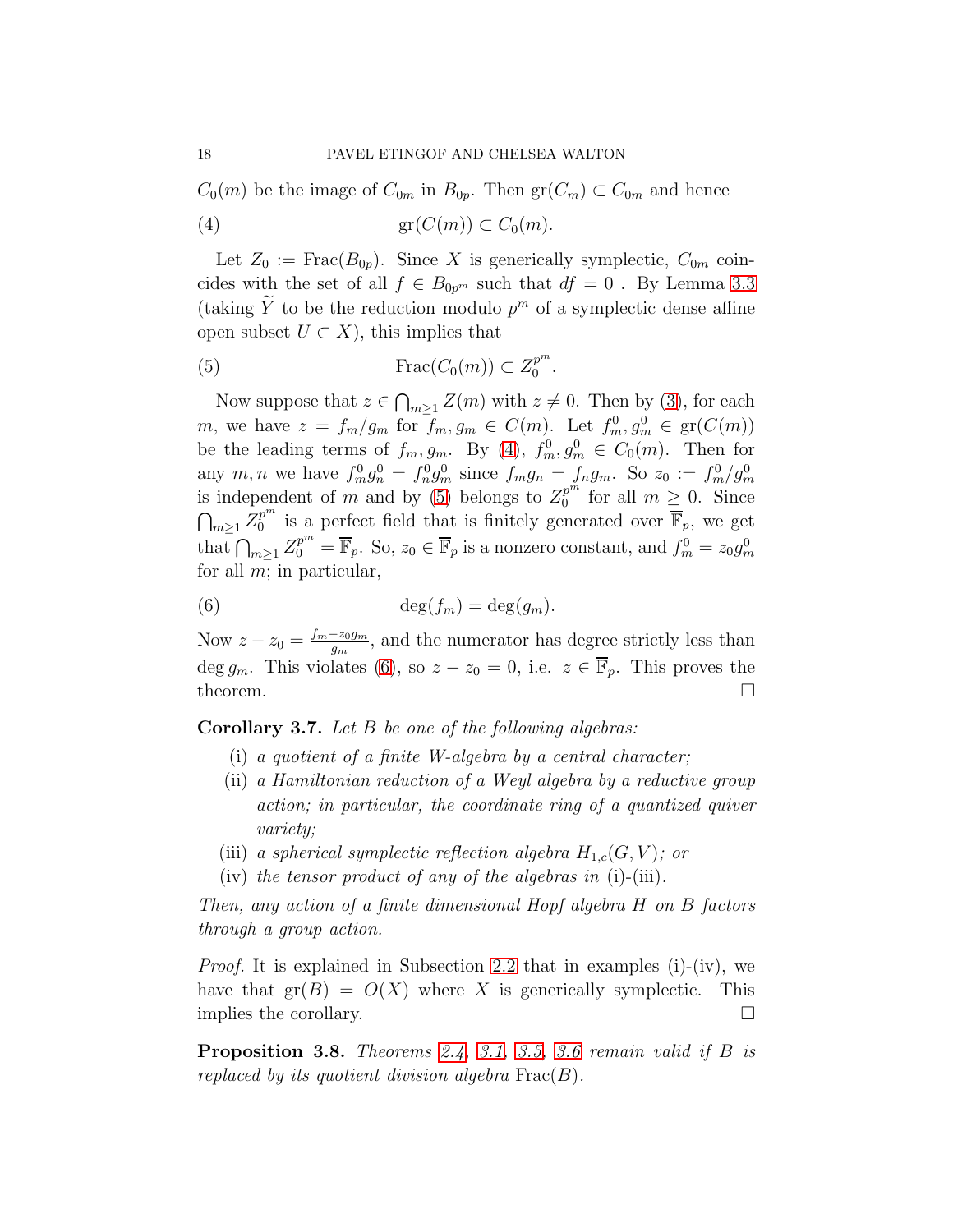Proof. The proofs are obtained by combining the proofs of Theorem [2.4,](#page-9-0) [3.1,](#page-13-0) [3.5,](#page-15-0) [3.6](#page-16-0) with the proof of [\[CEW1,](#page-25-0) Proposition 4.4]. (The exact form of the generators of B used in the proof of  $[CEW1,$  Proposition 4.4 is irrelevant for the argument.)

# 4. Semisimple Hopf actions on quantum polynomial **ALGEBRAS**

We now turn to finite dimensional Hopf actions on quantum polynomial algebras

$$
k_{\mathbf{q}}[x_1,\ldots,x_n] := k\langle x_1,\ldots x_n \rangle / (x_ix_j - q_{ij}x_jx_i),
$$

where  $\mathbf{q} = (q_{ij}), q_{ij} \in k^{\times}$  with  $q_{ii} = 1$  and  $q_{ij}q_{ji} = 1$ . We view **q** as a point of the algebraic torus  $(k^{\times})^{n(n-1)/2}$  with coordinates  $q_{ij}$ ,  $i < j$ . Let  $\langle \mathbf{q} \rangle$  be the subgroup in  $(k^{\times})^{n(n-1)/2}$  generated by **q**, and let  $G_{\mathbf{q}}$  be its Zariski closure. Let  $G_{\mathbf{q}}^0$  be the connected component of the identity in  $G_{\mathbf{q}}$ .

<span id="page-18-0"></span>Theorem 4.1. Let H be a semisimple Hopf algebra of dimension d. If the order of  $G_{\mathbf{q}}/G_{\mathbf{q}}^0$  is coprime to d!, then any H-action on  $B := k_{\mathbf{q}}[x_1, \ldots, x_n]$  factors through a group action.

*Proof.* We may assume that H acts on  $B := k_{q}[x_1, \ldots, x_n]$  inner faithfully. Let  $R \subset k$  be a finitely generated subring containing  $q_{ij}$ , let  $B_R := R_{\mathbf{q}}[x_1,\ldots,x_n]$  be the quantum polynomial algebra defined over R, and  $H_R$  be a Hopf R-order with an action on  $B_R$  which becomes the action of  $H$  on  $B$  upon tensoring with  $k$ .

Similarly to the proof of Theorem [2.4,](#page-9-0) we need to control the PI degree of  $B_R$  after reducing modulo p; we employ a version of the number-theoretic result of A. Perucca (as presented in Appendix) to do so.

Given a number field K and a ring homomorphism  $\xi : R \to K$ , let  $R' := \xi(R), H_{R'} := H_R \otimes_R R', B_{R'} := B_R \otimes_R R' = R'_{\xi(\mathbf{q})}[x_1, \ldots, x_n].$ Then,  $H_{R'}$  acts on  $B_{R'}$  inner faithfully. For a generic choice of  $\xi$ , any multiplicative relation satisfied by  $\xi(q_{ij})$  is already satisfied by  $q_{ij}$ , so by Example [7.3,](#page-24-0) we have  $|G_{\bf q}/G_{\bf q}^0|=|G_{\xi({\bf q})}/G_{\xi({\bf q})}^0|$ . By Corollary [7.2,](#page-24-1) there exist infinitely many primes p with prime ideals  $\mathfrak{p} \subset R'$  lying over them such that, for a generic homomorphism  $\psi : R' \to \mathbb{F}_p$  annihilating **p**, the order  $N := N_p$  of  $\psi \circ \xi(\mathbf{q})$  is finite and relatively prime to d!. Let  $H_p := H_{R'} \otimes_{R'} \overline{\mathbb{F}}_p$  and  $B_p := B_{R'} \otimes_{R'} \overline{\mathbb{F}}_p$  be the corresponding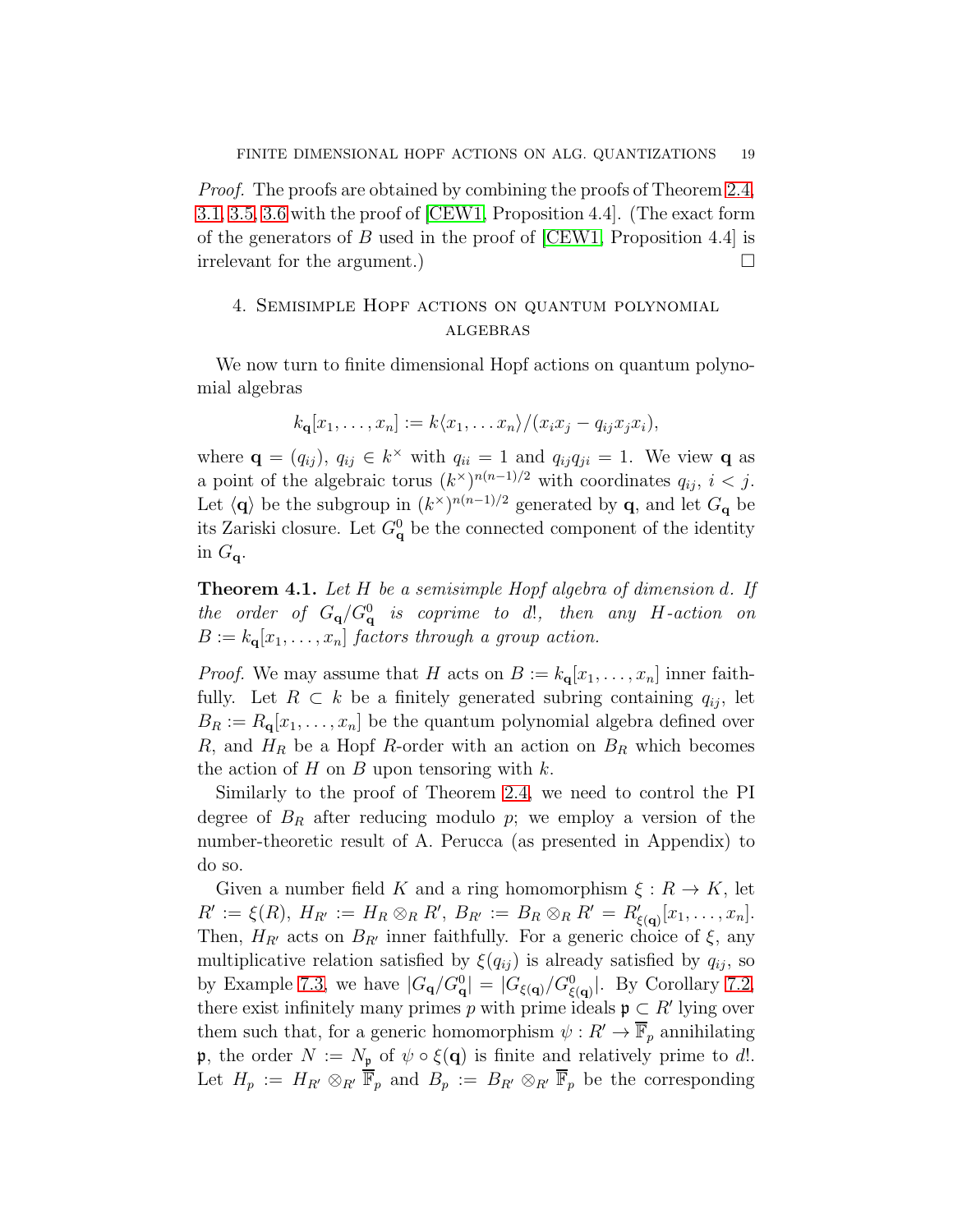reductions of H and B modulo  $p$ . For large enough  $p$ , the Hopf algebra  $H_p$  is semisimple and cosemisimple (by [\[CEW1,](#page-25-0) Lemma 2.5]), and  $B_p$  is a PI domain with PI degree dividing  $N^n$  (as  $x_i^N$  are central elements in  $B_p$ ). Moreover,  $H_p$  acts on  $B_p$  inner faithfully by a version of [\[CEW1,](#page-25-0) Proposition 2.4 adapted to the algebra B (with the same proof).

Let  $D_p$  be the quotient division algebra of  $B_p$ . Then, the PI degree of  $D_p$  divides  $N^n$ , and is therefore coprime to d!. Further,  $H_p$  acts inner faithfully on  $D_p$ . Hence, [\[CEW1,](#page-25-0) Proposition 3.3(ii)] implies that  $H_p$  is cocommutative. Since this happens for infinitely many primes, we conclude that  $H_{R'}$  is cocommutative. Since this happens for generic maps  $\xi$ , this implies that  $H_R$  is cocommutative. Thus H is cocommutative, i.e.,  $H$  is a group algebra.

<span id="page-19-1"></span>**Corollary 4.2.** The conclusion of Theorem [4.1](#page-18-0) holds when  $q_{ij} = q^{m_{ij}}$ , where  $m_{ij} = -m_{ji}$  are integers, and the order of  $q \in k^{\times}$  is infinite or is coprime to d!.

*Proof.* This is a special case of Theorem [4.1.](#page-18-0)

Example 4.3. The assumption in Theorem [4.1](#page-18-0) and Corollary [4.2](#page-19-1) that the order of  $G_{\mathbf{q}}/G_{\mathbf{q}}^0$  is coprime to d! cannot be removed. For instance, there exists an inner faithful action of the 8-dimensional noncommutative noncocommutative semisimple Hopf algebra on the quantum polynomial algebra  $k_{-1}[x, y]$ , see [\[KKZ,](#page-26-5) Example 7.6]. In this case,  $|G_{\bf q}/G_{\bf q}^0|=2.$ 

## 5. Finite dimensional Hopf actions on quantum polynomial algebras.

Let us now extend the results of the previous section to not necessarily semisimple Hopf algebras, under some additional assumptions.

First of all, when the action of  $H$  on  $B$  is Hopf-Galois, we can remove in Theorem [4.1](#page-18-0) the assumption that  $H$  is semisimple, and also weaken the coprimeness assumption, replacing  $d!$  with  $d$ .

<span id="page-19-0"></span>Proposition 5.1. Suppose that a finite dimensional Hopf algebra H acts on  $B := k_{\mathbf{q}}[x_1, \ldots, x_n]$ , and the order of  $G_{\mathbf{q}}/G_{\mathbf{q}}^0$  is coprime to d. If this action gives rise to an H<sup>\*</sup>-Hopf-Galois extension  $B^H \subset B$ , then the action of H on B factors through a group algebra.

Proof. The proof is parallel to the proof of Theorem [3.1.](#page-13-0) The weaker coprimeness assumption suffices since by the Hopf-Galois condition,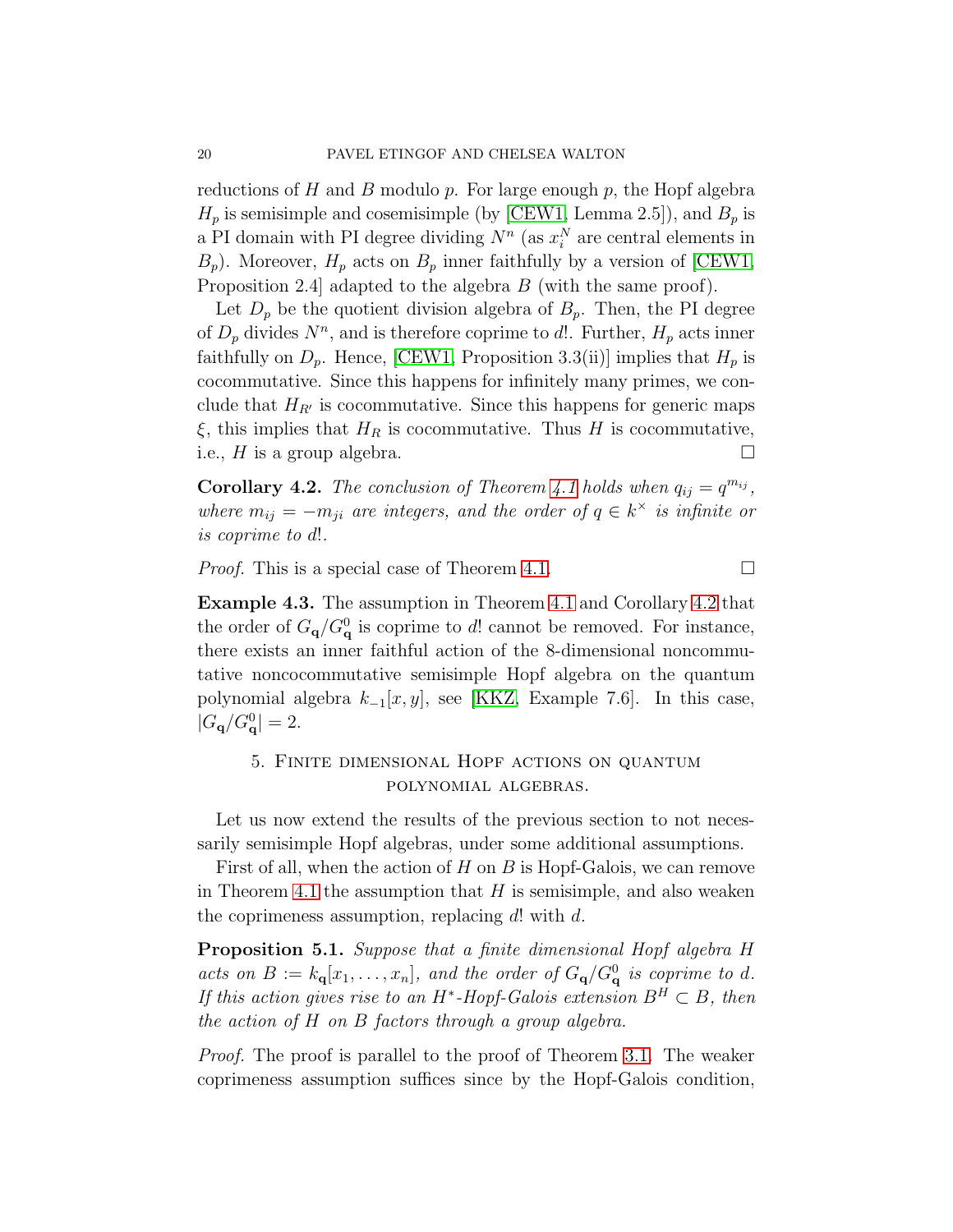$[D_p: D_p^H] = d$  (not just  $\leq d$ ). Here,  $p \gg 0$  and  $D_p$  is the full localization of B reduced modulo p via the method in the proof of Theorem [4.1.](#page-18-0)  $\Box$ 

Let us now give a generalization of Theorem [4.1](#page-18-0) to the non-semisimple case under a nondegeneracy assumption.

<span id="page-20-0"></span>Theorem 5.2. Let H be a finite dimensional Hopf algebra of dimension d acting on  $B := k_{\mathbf{q}}[x_1, \ldots, x_n]$ . Assume that the order of  $G_{\mathbf{q}}/G_{\mathbf{q}}^0$  is coprime to d!, and  $q$  is nondegenerate. Then, the action of  $H$  on  $B$ factors through a group action.

Proof. The proof is obtained by combining the proofs of Theorem [3.5](#page-15-0) and Theorem [4.1.](#page-18-0) Let us describe the necessary changes.

We argue as in the proof of Theorem [4.1.](#page-18-0) Fix a generic character  $\xi : R \to K$  from R to a number field K, and set  $R' = \xi(R)$ . By Corollary [7.2,](#page-24-1) there exist infinitely many primes  $p$  with prime ideals  $\mathfrak{p} \subset R'$  lying over them such that, for a generic homomorphism  $\psi: R' \to \mathbb{F}_p$  annihilating **p**, the order  $N := N_p$  of  $\psi \circ \xi(\mathbf{q})$  is finite and coprime to d!.

Consider the image  $Z(m)$  of the center  $Z_m$  of  $D_{p^m}$  in  $D_p$  (thus,  $Z(1) = Z$ ). By a straightforward generalization of [\[CEW2,](#page-25-1) Lemma 4.6],  $Z(m)$  is preserved by the action of  $H_p$ . It is clear that  $Z(m)$  is generated by the monomials  $x_1^{m_1}$  $x_1^{m_1} \cdots x_n^{m_n}$  such that  $\prod_j q_{ij}^{m_j} = 1$  in the truncated ring of Witt vectors  $W_{m,p}$  (see [\[CEW2,](#page-25-1) Subsection 2.1]). Let  $W'_{m,p}$  be the kernel of the natural map of multiplicative groups  $W_{m,p}^{\times} \to \mathbb{\overline{F}}_p^{\times}$  $\hat{p}$  . Then, every element of  $W'_{m,p}$  has order a power of p. Hence,  $[Z:Z(m)]$ is a power of  $p$ . Also it is clear from the nondegeneracy condition for **q** that  $\bigcap_{m} Z(m) = \overline{\mathbb{F}}_p$ . Thus, Theorem [3.2](#page-13-1) applies, and yields that  $H_p$ is cocommutative. Hence  $H_{R'}$  is cocommutative, implying that  $H_R$  is cocommutative and ultimately that  $H$  is cocommutative, i.e., a group algebra.  $\Box$ 

<span id="page-20-1"></span>**Remark 5.3.** If  $q_{ij} = q^{m_{ij}}$  where q is not a root of unity, then q is nondegenerate if and only if  $\det(m_{ij}) \neq 0$ . Theorem [5.2](#page-20-0) applies in this case. This gives a generalization of [\[CWZ,](#page-25-5) Theorem 0.4] to nonhomogeneous Hopf actions for even *n*.

<span id="page-20-2"></span>**Proposition 5.4.** Theorem [4.1,](#page-18-0) Corollary [4.2](#page-19-1) and Theorem [5.2](#page-20-0) remain valid if the quantum polynomial algebra B is replaced by the quantum torus  $k_q[x_1^{\pm 1}, \ldots x_n^{\pm 1}]$  or the division algebra of quotients  $\text{Frac}(B)$ .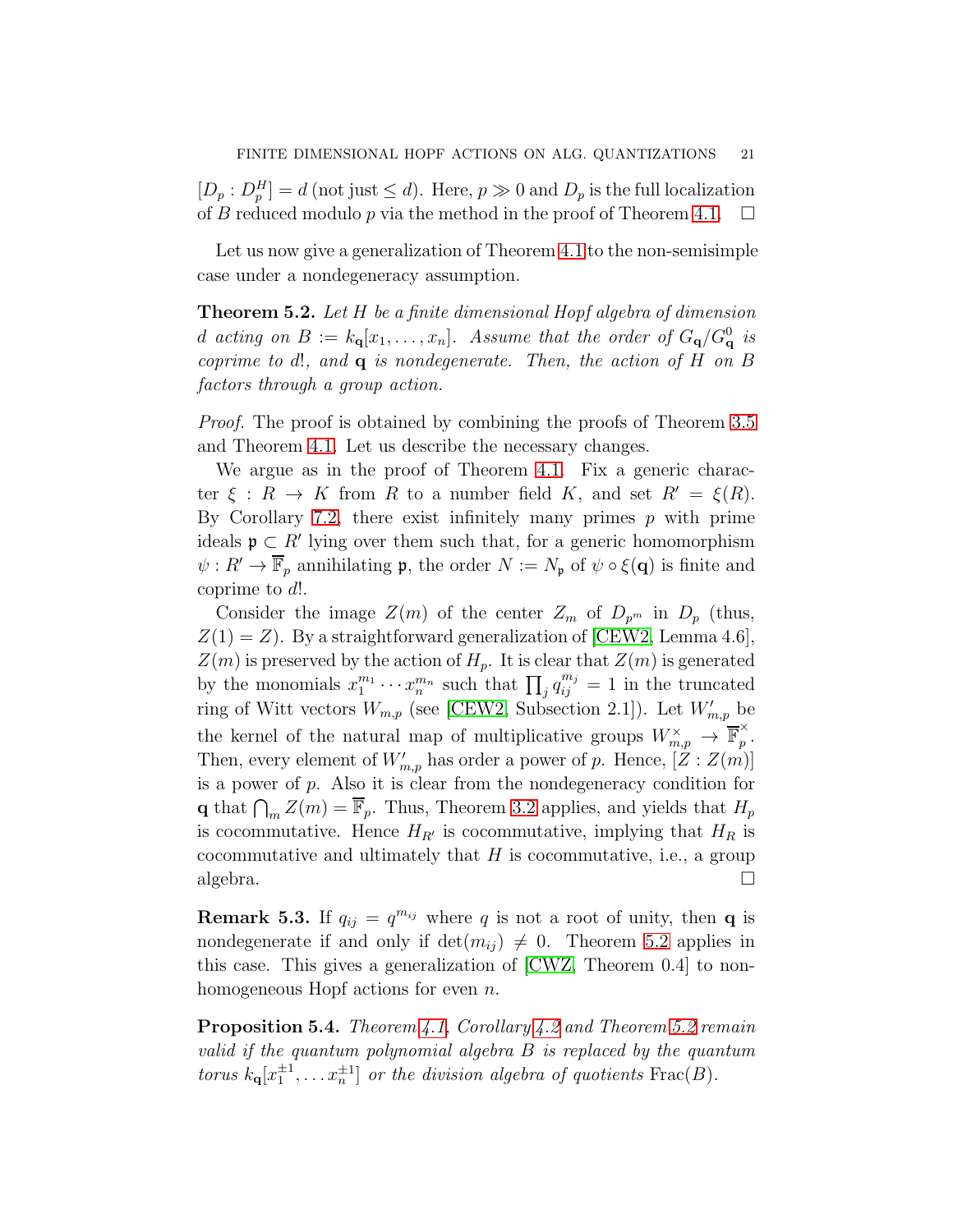Proof. In the case of the quantum torus, the proof is analogous to the proof of Theorem [4.1.](#page-18-0) The case of the division algebra of quotients is obtained using the same argument as in the proof of [\[CEW1,](#page-25-0) Proposition 4.4].

<span id="page-21-0"></span>**Example 5.5.** The condition that  $H$  is semisimple cannot be dropped in Theorem [4.1,](#page-18-0) and the condition that q is nondegenerate cannot be dropped in Theorem [5.2.](#page-20-0)

Namely, let  $A = A_0 \oplus A_1$  be a  $\mathbb{Z}/2\mathbb{Z}$ -graded domain with a nonzero central element  $z \in A_1$ , and take H to be the 4-dimensional Sweedler Hopf algebra generated by a group-like element g and a  $(g, 1)$ -skewprimitive element u with  $g^2 = 1$ ,  $u^2 = 0$  and  $gu + ug = 0$ .

- (1) Then, there is an action of  $H$  on  $A$  (not preserving the grading of A) given by  $g \cdot a = (-1)^{\deg a} a$ , and  $u \cdot a = 0$  if  $a \in A_0$  and  $u \cdot a = za$  if  $a \in A_1$ . It is easy to check that this action is welldefined; it is inner faithful since u acts by a nonzero operator.
- (2) In particular, we have an inner faithful action of  $H$  on the quantum polynomial algebra  $k_q[x, y]$ , for q a root of unity of any odd order  $2m - 1$ ,  $m > 0$ ; namely, we can take  $z = x^{2m-1}$ .
- $(3)$  Also, this gives an inner faithful action of H on the quantum torus  $k_q[x_1^{\pm 1}, \ldots, x_n^{\pm 1}]$  if *n* is odd: we can take the central element

$$
z = x_1 x_2^{-1} x_3 \cdots x_{n-1}^{-1} x_n.
$$

For even n, such an action is impossible if q is not a root of unity by Theorem [5.2.](#page-20-0) Indeed, the matrix  $m_{ij} := sign(j - i)$  is nondegenerate if and only if  $n$  is even (see Remark [5.3\)](#page-20-1).

(4) Finally, this gives an inner faithful Sweedler Hopf algebra action on the Weyl algebra  $\mathbf{A}_n(F)$  when  $char(F) = p \geq 3$ ; the  $\mathbb{Z}/2\mathbb{Z}$ grading is defined by giving the generators degree 1, and we can take, for instance,  $z = x_1^p$  $_{1}^{p}$ . (Note that by [\[CEW2,](#page-25-1) Theorem 1.1], this is impossible in characteristic zero; indeed, the center of  $\mathbf{A}_n(k)$  is k.)

# 6. Semisimple Hopf actions on twisted homogeneous coordinate rings and 3-dimensional Sklyanin algebras

Now let us consider semisimple Hopf actions on twisted homogeneous coordinate rings of abelian varieties. We keep the notation of Subsection [1.4.](#page-5-2)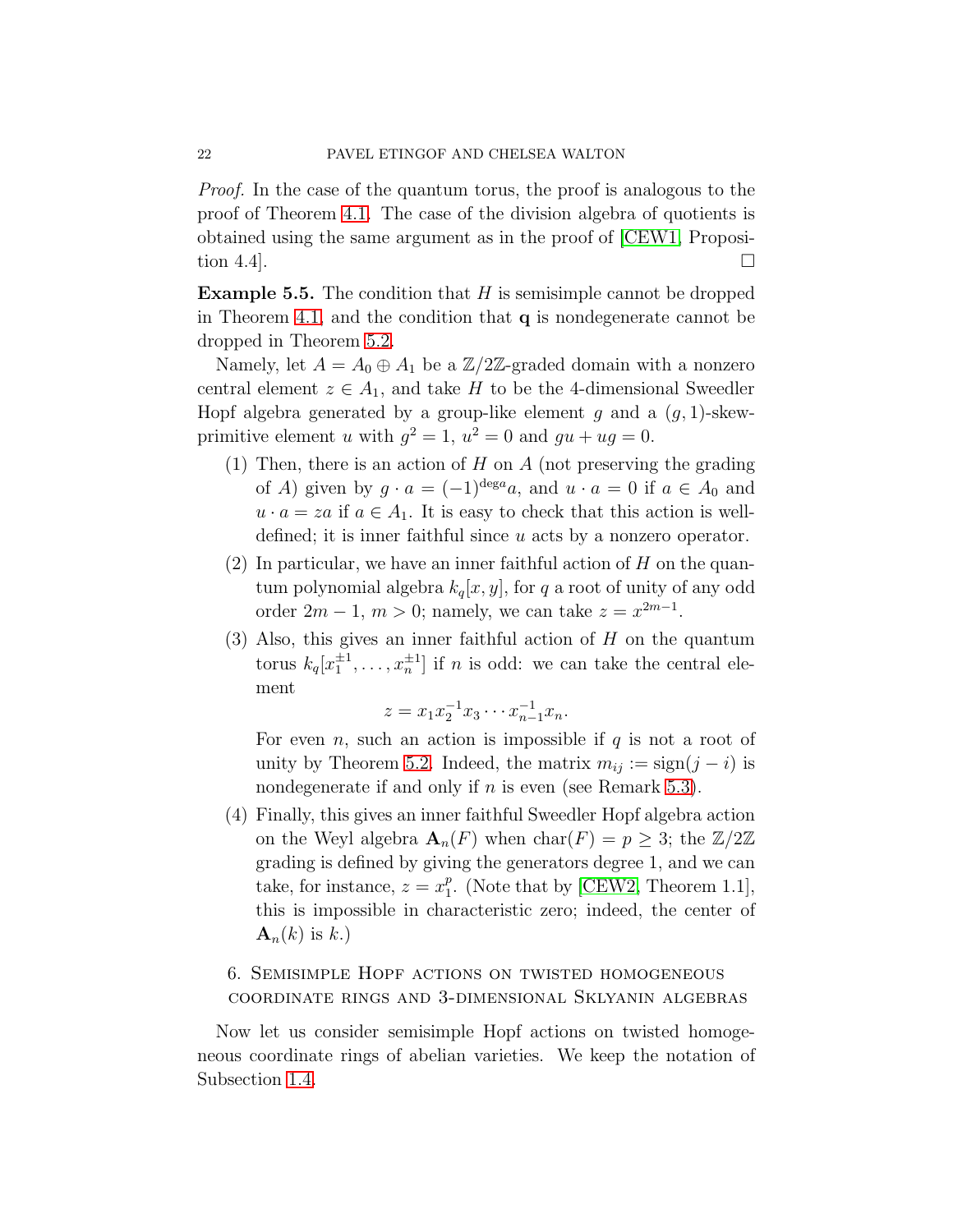Let H be a Hopf algebra over k of dimension d.

<span id="page-22-0"></span>**Theorem 6.1.** We have the following statements.

- (i) If H is semisimple, and if the order of  $G_{\sigma}/G_{\sigma}^0$  is coprime to d!, then any H-action on  $B := B(X, \sigma, \mathcal{L})$  factors through a group action.
- (ii) Moreover, part (i) holds for the H-action on the division algebra of quotients  $\text{Frac}(B)$  of B.
- (iii) Part (i) also holds for not necessarily semisimple H if the order of  $G_{\sigma}/G_{\sigma}^0$  is coprime to d and the H-action gives rise to a Hopf-Galois extension.

*Proof.* The proofs of the statements  $(i), (ii), (iii)$  are parallel to the proofs of Theorem [4.1,](#page-18-0) Proposition [5.4,](#page-20-2) and Proposition [5.1,](#page-19-0) respectively, where we use that the PI degree of B equals the order of  $\sigma$ . The only difference is that Corollary [7.2](#page-24-1) is applied to the abelian variety  $X$ with subgroup  $\{s^i\}_{i\in\mathbb{Z}}$  rather than the torus  $(k^{\times})^{n(n-1)/2}$  with subgroup  $\langle \mathbf{q} \rangle$ .

In particular, if  $X = E$  is an elliptic curve, Theorem [6.1](#page-22-0) holds if the order of  $\sigma$  is coprime to d! or infinite. Moreover, if  $\sigma$  has infinite order, the assumption that  $H$  is semisimple can be dropped.

<span id="page-22-2"></span>**Theorem 6.2.** Let E be an elliptic curve, and take  $\sigma \in Aut(E)$  given by translation by a point of infinite order. Then, any finite dimensional Hopf action on  $B(E, \sigma, \mathcal{L})$  factors through a group action.

Proof. The proof repeats the proofs of Theorem [5.2](#page-20-0) and Theorem [3.5](#page-15-0) without significant changes.

Finally, let us consider semisimple Hopf actions on three-dimensional Sklyanin algebras  $[ATV, FO]$  $[ATV, FO]$ . Let F be an algebraically closed field of characteristic not equal to 2 or 3.

<span id="page-22-1"></span>**Definition 6.3.** Let  $a, b, c \in F^{\times}$  be such that

$$
(3abc)^3 \neq (a^3 + b^3 + c^3)^3.
$$

The three-dimensional Sklyanin algebra, denoted by  $S(a, b, c)$  is generated over  $F$  by  $x, y, z$  with defining relations

$$
ayz + bzy + cx^2 = azx + bxz + cy^2 = axy + byx + cz^2 = 0.
$$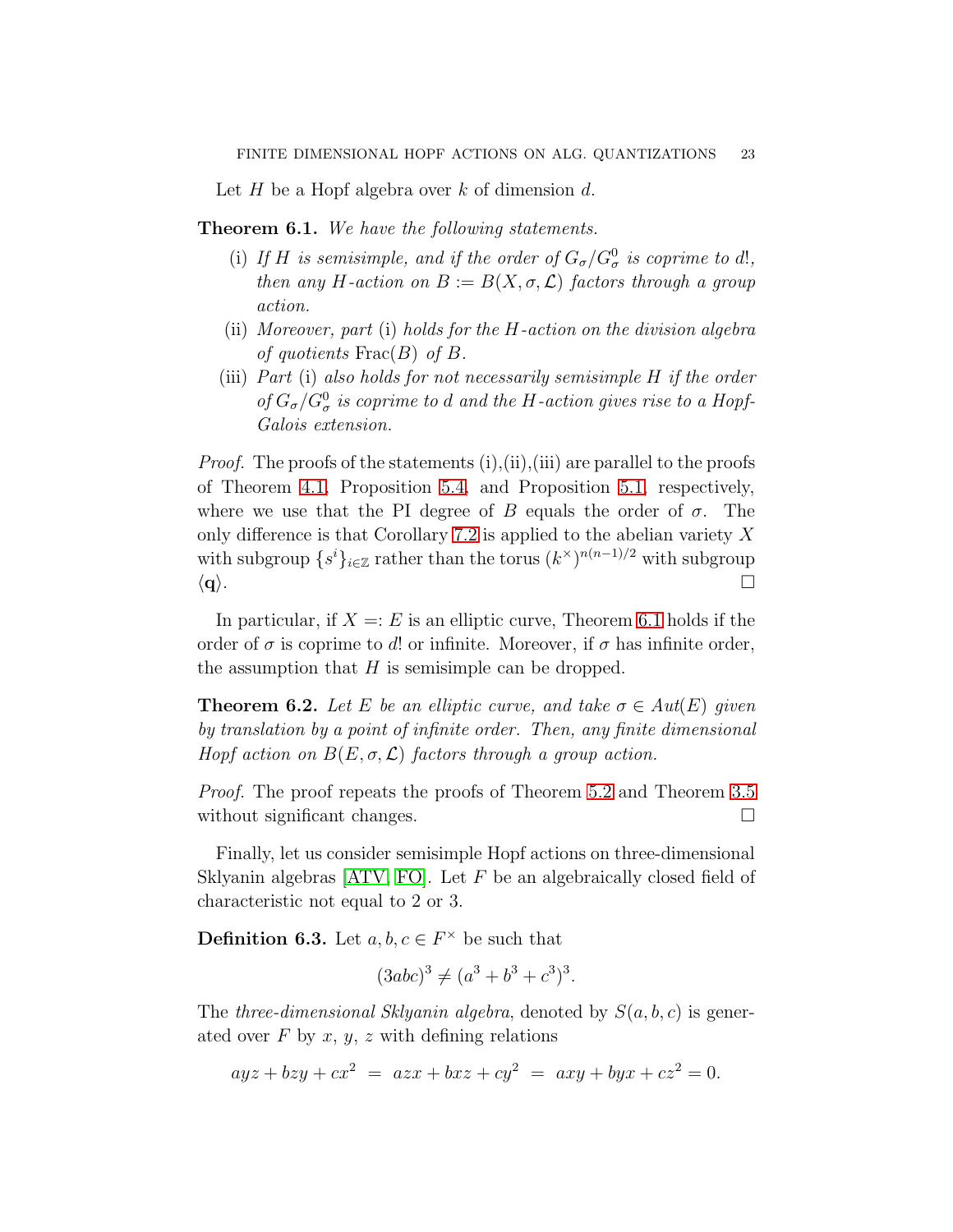It is known that  $S(a, b, c)$  is Koszul with Hilbert series  $(1-t)^{-3}$  (see  $[ATV, Theorems 6.6(ii) and 6.8(i)]$  $[ATV, Theorems 6.6(ii) and 6.8(i)]$  and a result of J. Zhang  $[Smi, The$ orem 5.11]), so that  $S(a, b, c)$  is a flat deformation of the algebra of polynomials in three variables (see, e.g. [\[TV,](#page-27-2) Theorem 1.1]). Moreover, the center of  $S(a, b, c)$  contains an element T of degree 3, and  $S(a, b, c)/(T) = B(E, \sigma, \mathcal{L})$ , where E is the elliptic curve in  $\mathbb{P}^2$  given by the equation

$$
(a3 + b3 + c3)xyz = abc(x3 + y3 + z3)
$$

with  $\sigma$  given by translation by the point  $(a:b:c) \in E$ , and  $\mathcal L$  is a line bundle of degree 3 on E.

<span id="page-23-0"></span>**Theorem 6.4.** Let  $S(a, b, c)$  be a 3-dimensional Sklyanin algebra over k and let H be a semisimple Hopf algebra over k of dimension d. If the order of  $\sigma \in Aut(E)$  is coprime to d! or infinite, then any H-action on  $S(a, b, c)$  factors through a group action.

*Proof.* It is known from the theory of Sklyanin algebras that if  $\sigma$  has order N then  $S(a, b, c)$  is PI with PI degree N (see [\[AST,](#page-25-15) part 5 of Theorem on page 7]). Therefore, Theorem [6.4](#page-23-0) is proved similarly to Theorem [4.1,](#page-18-0) using Corollary [7.2](#page-24-1) for elliptic curves, as in Theorem [5.2.](#page-20-0)  $\Box$ 

Remark 6.5. The semisimplicity condition on H in Theorem [6.1](#page-22-0) and the infinite order condition in Theorem [6.2](#page-22-2) cannot be dropped, as there exists a Sweedler Hopf algebra action on  $B := B(X, \sigma, \mathcal{L})$  if  $\sigma$  has odd order N. Namely, we take a sufficiently large odd number  $m$  such that the line bundle  $\mathcal{L}^{\otimes m}$  is very ample (it exists since  $\mathcal{L}$  is ample). Now  $B[mN] \neq 0$  and there exists an eigenvector f of  $\sigma$  in  $B[mN]$ . We then take  $z = f^N$ , a nonzero central element of odd degree  $mN^2$ , so that a desired action is given by Example [5.5.](#page-21-0)

Also, the semisimplicity assumption in Theorem [6.4](#page-23-0) cannot be dropped, as there exists a Sweedler Hopf algebra action on  $S(a, b, c)$ for any  $a, b, c$ , given by Example [5.5](#page-21-0) where we use the central element T in place of the element z.

### 7. Appendix

The goal of this Appendix is to provide number-theoretic results needed in Section 4. We start with quoting a result from [\[Per\]](#page-26-20) (in which we take  $F$  to be the number field  $K$  itself).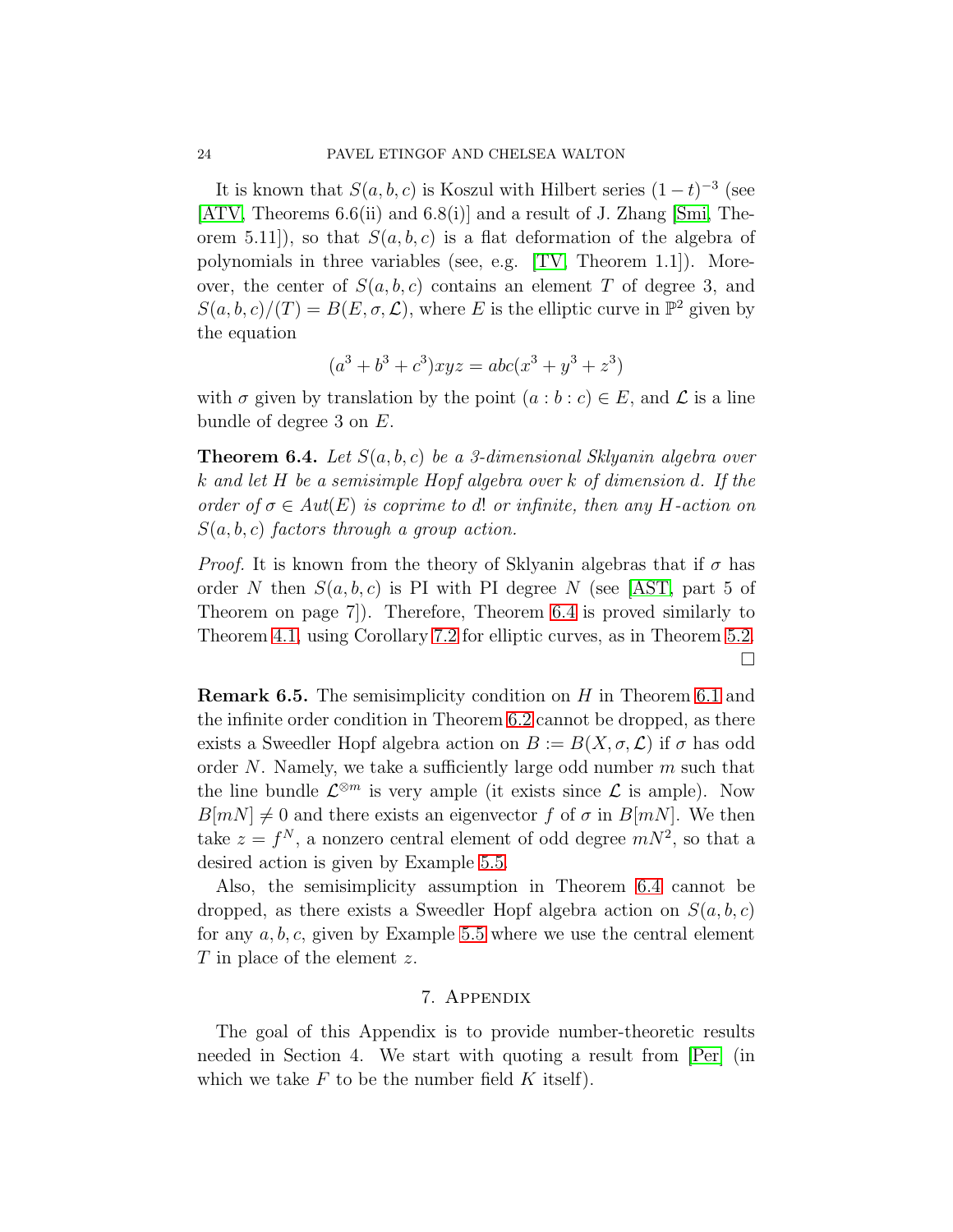<span id="page-24-2"></span>**Theorem 7.1.** [\[Per,](#page-26-20) Theorem 7] Let G be the product of an abelian variety and a torus defined over a number field K. Let  $q \in G(K)$  be a K-rational point on G such that the Zariski closure  $G_q$  of the subgroup  $\langle q \rangle \subset G(K)$  generated by g is connected. Fix a positive integer r. Then there exists a positive Dirichlet density of primes  $\mathfrak p$  of K such that the order of g modulo  $\mathfrak p$  is coprime to r.

<span id="page-24-1"></span>**Corollary 7.2.** Let K, G be as in Theorem [7.1,](#page-24-2) let  $g \in G(K)$ , and let  $\ell := |G_g/G_g^0|$ , where  $G_g^0$  is the connected component of the identity in  $G_g$  (i.e.,  $G_g$ / $G_g^0 = \mathbb{Z}/\ell\mathbb{Z}$ ). Fix a positive integer r coprime to  $\ell$ . Then, there exists a positive Dirichlet density of primes  $\mathfrak p$  of K such that the order of g modulo p is coprime to r.

The corollary above is used in the proof of Theorem [4.1](#page-18-0) where  $d!$  is  $r$ and  $N_{\mathfrak{p}}$  is the order of g modulo  $\mathfrak{p}$ .

*Proof.* The order of g in  $G_g/G_g^0$  is  $\ell$ , hence  $G_{g^{\ell}} = G_g^0$ . Now the state-ment follows by applying Theorem [7.1](#page-24-2) to  $g^{\ell}$ .

<span id="page-24-0"></span>**Example 7.3.** Let  $G$  be a split m-dimensional torus, and take an element  $g := (q_1, \ldots, q_m) \in G$ . We have the following statements.

- (1) The group  $G_q$  is connected if and only if the group  $\Gamma$  generated by  $q_1, \ldots, q_m$  in  $K^{\times}$  is free, i.e., does not contain non-trivial roots of unity. Indeed both conditions are equivalent to the condition that any character  $\chi$  of G which maps g to an  $\ell$ -th root of unity satisfies  $\chi(q) = 1$ .
- (2) More generally,  $|G_g/G_g^0| = \ell$  if and only if the group of roots of unity generated by  $\chi(g)$ , where  $\chi$  runs through characters of G such that  $\chi(g)$  is a root of unity, is  $\mu_{\ell}$ . In other words,  $\ell$  is the order of the torsion subgroup in  $\mathbb{Z}^m/g^{\perp}$ , where  $g^{\perp}$  is the subgroup of characters  $\chi$  such that  $\chi(q) = 1$ . In particular,  $\ell$ depends only on the multiplicative relations satisfied by  $q_{ij}$ .
- (3) If dim  $G = 1$  (i.e.,  $G = \mathbb{G}_m$  or an elliptic curve), then  $G_q$  is connected if and only if g has infinite order or  $g = 1$ . More generally,  $|G_g/G_g^0| = \ell > 1$  if and only if g has order  $\ell$ .

#### **ACKNOWLEDGMENTS**

We thank Bjorn Poonen for many useful discussions and for the number-theoretic reference [\[Per\]](#page-26-20), which is crucial for our arguments.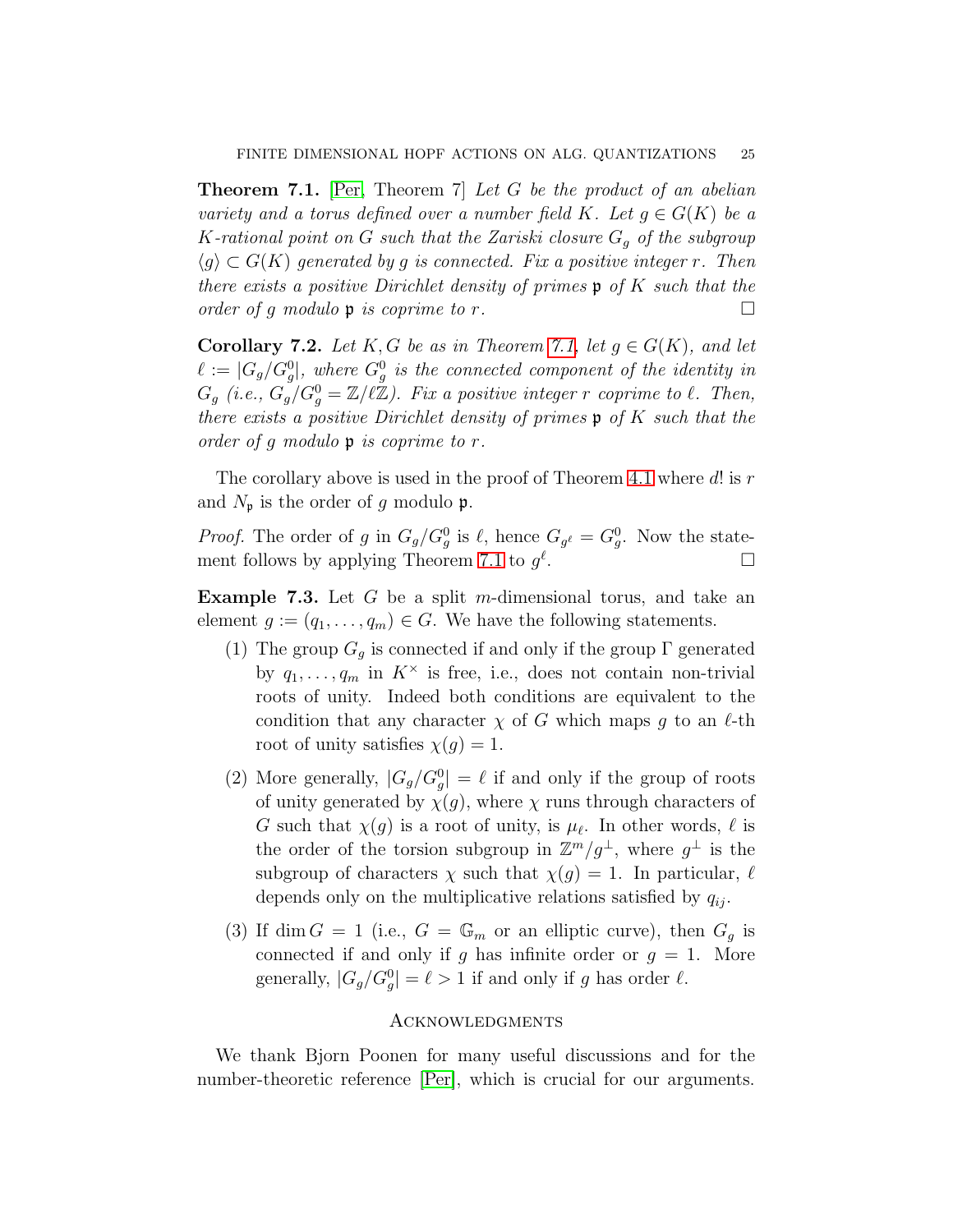#### 26 PAVEL ETINGOF AND CHELSEA WALTON

We are also grateful to R. Bezrukavnikov, I. Losev, and H. Nakajima for useful discussions and explanations. We thank the referee for many useful comments that improved greatly the quality of this manuscript. The authors were supported by the National Science Foundation: NSFgrants DMS-1502244 and DMS-1550306.

#### **REFERENCES**

- <span id="page-25-15"></span>[AST] M. Artin, W. Schelter, and J. Tate, The centers of 3-dimensional Sklyanin algebras, *Barsotti Symposium in Algebraic Geometry: Perspectives in Mathematics.* Vol. 15. Academic Press, 1994.
- <span id="page-25-7"></span>[ATV] M. Artin, J. Tate, and M. van den Bergh, Some algebras associated to automorphisms of elliptic curves, *The Grothendieck Festschrift*, Birkhäuser Boston, 1990, 33–85.
- <span id="page-25-6"></span>[AV] M. Artin and M. van den Bergh, Twisted homogeneous coordinate rings, *J. Algebra* 133 (1990), 249–271.
- <span id="page-25-10"></span>[BB] A. Beilinson and J. Bernstein, A proof of Jantzen conjectures, *Adv. Soviet Math.* 16, Part 1, (1993), 1–50.
- <span id="page-25-14"></span>[BFG] R. Bezrukavnikov, M. Finkelberg, and V. Ginzburg (with appendices by P. Etingof and V. Vologodsky), Cherednik algebras and Hilbert schemes in characteristic p, *Represent. Theory* 10 (2006), 254–298.
- <span id="page-25-12"></span>[BPW] T. Braden, N. Proudfoot, and B. Webster, Quantizations of conical symplectic resolutions I: local and global structure, arXiv:1208.3863.
- <span id="page-25-4"></span>[CKWZ] K. Chan, E. Kirkman, C. Walton, and J. Zhang, Quantum binary polyhedral groups and their actions on quantum planes, to appear in *J. Reine Angew. Math.*, arXiv:1303.7203.
- <span id="page-25-5"></span>[CWZ] K. Chan, C. Walton, and J. Zhang, Hopf actions and Nakayama automorphisms, *J. Algebra* 409 (2014), 26–53.
- <span id="page-25-13"></span>[CB] W. Crawley-Boevey, Geometry of the moment map for representations of quivers, *Compos. Math.* 126 (2001), no. 3, 257–293.
- <span id="page-25-0"></span>[CEW1] J. Cuadra, P. Etingof, and C. Walton, Semisimple Hopf actions on Weyl algebras, *Adv. Math.* 282 (2015), 47–55.
- <span id="page-25-1"></span>[CEW2] J. Cuadra, P. Etingof, and C. Walton, Finite dimensional Hopf actions on Weyl algebras, *Adv. Math.* 302 (2016), 25–39.
- <span id="page-25-9"></span>[Eis] D. Eisenbud, *Commutative algebra with a view towards algebraic geometry*, Graduate Texts in Mathematics, v.150, 1994.
- <span id="page-25-11"></span>[Et1] P. Etingof, *Calogero-Moser systems and representation theory*, European Mathematical Society, 2007.
- <span id="page-25-3"></span>[Et2] P. Etingof, A PI degree theorem for quantum deformations, *J. Algebra* 466 (2016), 308–313.
- <span id="page-25-8"></span>[EG] P. Etingof and V. Ginzburg, Noncommutative del Pezzo surfaces and Calabi-Yau algebras, *J. Eur. Math. Soc.* 12 (2010), no. 6, 1371–1416.
- <span id="page-25-2"></span>[EW1] P. Etingof and C. Walton, Semisimple Hopf actions on commutative domains, *Adv. Math.* 251C (2014), 47–61.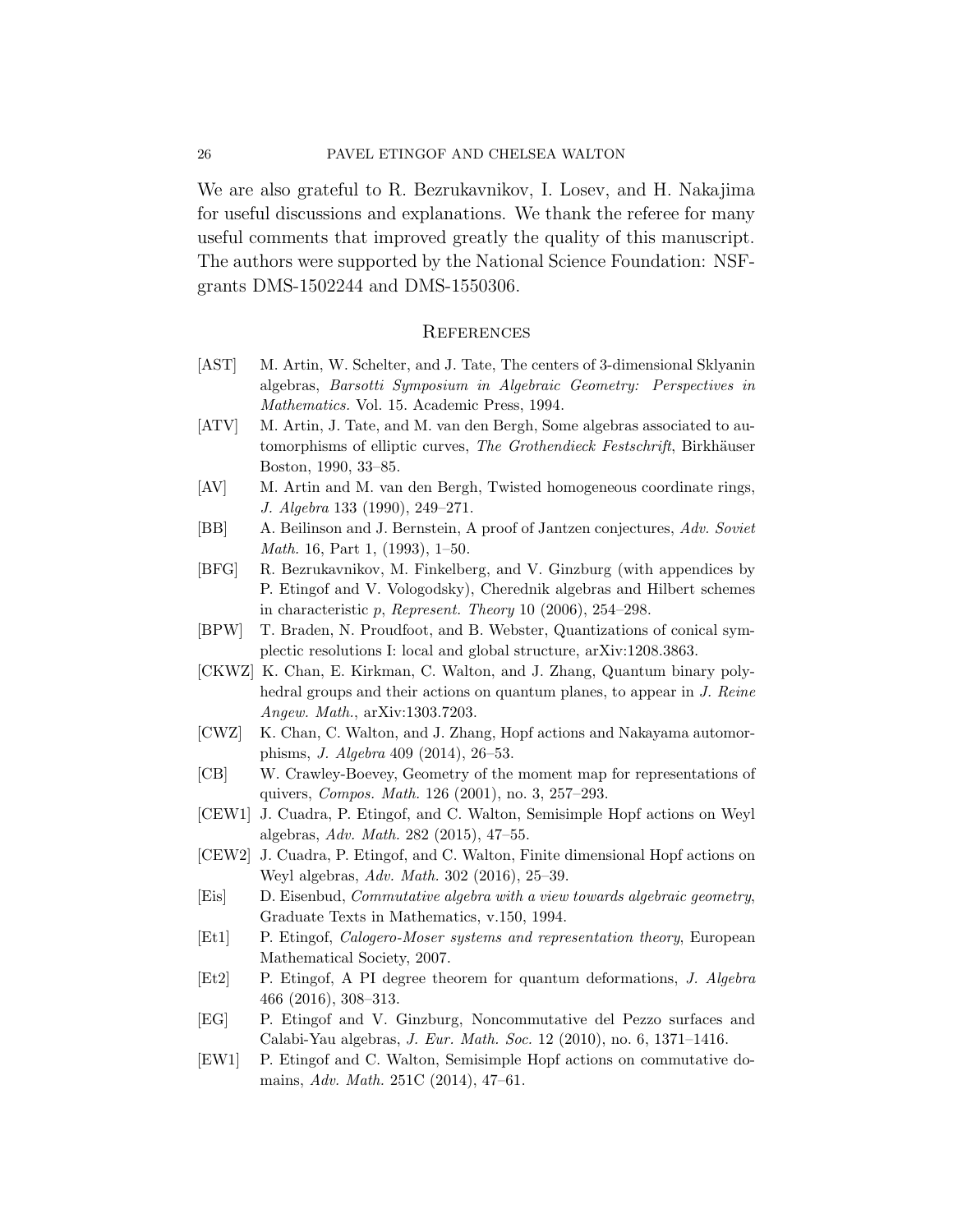- <span id="page-26-6"></span>[EW2] P. Etingof and C. Walton, Pointed Hopf actions on fields, I, *Transform. Groups* 20 (2015), no. 4, 985–1013.
- <span id="page-26-0"></span>[EW3] P. Etingof and C. Walton, Finite dimensional Hopf actions on deformation quantizations, arXiv:1602.00532, to appear in *Proc. Amer. Math. Soc*.
- <span id="page-26-9"></span>[EGA] A. Grothendieck and J. Dieudonné, Éléments de géométrie algébrique: IV. Etude locale des schémas et des morphismes de schémas, Troisième partie. *Publications Math´ematiques de l'IHES´* 28 (1966), 5–255.
- <span id="page-26-18"></span>[FO] B. Feigin and A. Odesskii, Sklyanin elliptic algebras, *Funct. Anal. Appl.* 23 (1989), no. 3, 207–214.
- <span id="page-26-14"></span>[Ja1] N. Jacobson, A note on Lie algebras of characteristic p, *Amer. J. Math.* 74 (1952), 357–359.
- <span id="page-26-15"></span>[Ja2] N. Jacobson, *Lie algebras*, re-publication of the 1962 original, Dover, New York, 1979.
- <span id="page-26-17"></span>[Kat] N. Katz, Nilpotent connections and monodromy theorem, *Publ. Math. IHES* 39 (1970), 175–232.
- <span id="page-26-5"></span>[KKZ] E. Kirkman, J. Kuzmanovich, and J. Zhang, Gorenstein subrings of invariants under Hopf algebra actions, *J. Algebra* 322 (2009), no. 10, 3640–3669.
- <span id="page-26-4"></span>[LP] C. Lomp and D. Pansera, A note on a paper by Cuadra, Etingof, and Walton, arXiv:1506.07766, to appear in *Comm. Alg.*.
- <span id="page-26-13"></span>[Lo1] I. Losev, Finite W-algebras, *Proc. ICM* (2010), vol. 3, 1281–1307.
- <span id="page-26-11"></span>[Lo2] I. Losev, Bernstein inequality and holonomic modules, arXiv:1501.01260.
- <span id="page-26-16"></span>[Mo] S. Montgomery, Hopf algebras and their actions on rings, AMS, Providence, 1993.
- <span id="page-26-3"></span>[MR] J. C. McConnell and J. C. Robson, *Noncommutative Noetherian rings*, Graduate Studies in Mathematics, 30, American Mathematical Society, Providence, RI, 2001.
- <span id="page-26-12"></span>[Nak] H. Nakajima, Towards a mathematical definition of Coulomb branches of 3-dimensional  $\mathcal{N} = 4$  gauge theories, I, arXiv:1503.03676.
- <span id="page-26-8"></span>[Ode] A. Odesskii, Elliptic algebras, (Russian), *Uspekhi Mat. Nauk* 57 (2002), no. 6, 87–122; translation in *Russian Math. Surveys* 57 (2002), no. 6, 1127–1162.
- <span id="page-26-2"></span>[Ore] O. Ore, Linear equations in non-commutative fields, *Ann. of Math.* 32 (1931), no. 3, 463–477.
- <span id="page-26-20"></span>[Per] A. Perucca, Prescribing valuations of the order of a point in the reductions of abelian varieties and tori, *J. Number Theory* 129 (2009), no. 2, 469–476.
- <span id="page-26-1"></span>[Pos] E. Posner, Prime rings satisfying a polynomial identity, *Proc. Amer. Math. Soc.* 11 (1960), 180–183.
- <span id="page-26-7"></span>[Skl] E. Sklyanin, Some algebraic structures connected with the Yang-Baxter equation, *Funct. Anal. Appl.* 16 (1982), no. 4, 263–270.
- <span id="page-26-10"></span>[SV] S. Skryabin and F. van Oystaeyen, The Goldie Theorem for H-semiprime algebras, *J. Algebra* 305 (2006), no. 1, 292–320.
- <span id="page-26-19"></span>[Smi] S. P. Smith, Some finite-dimensional algebras related to elliptic curves, Representation theory of algebras and related topics (Mexico City, 1994) 19 (1996): 315-348.